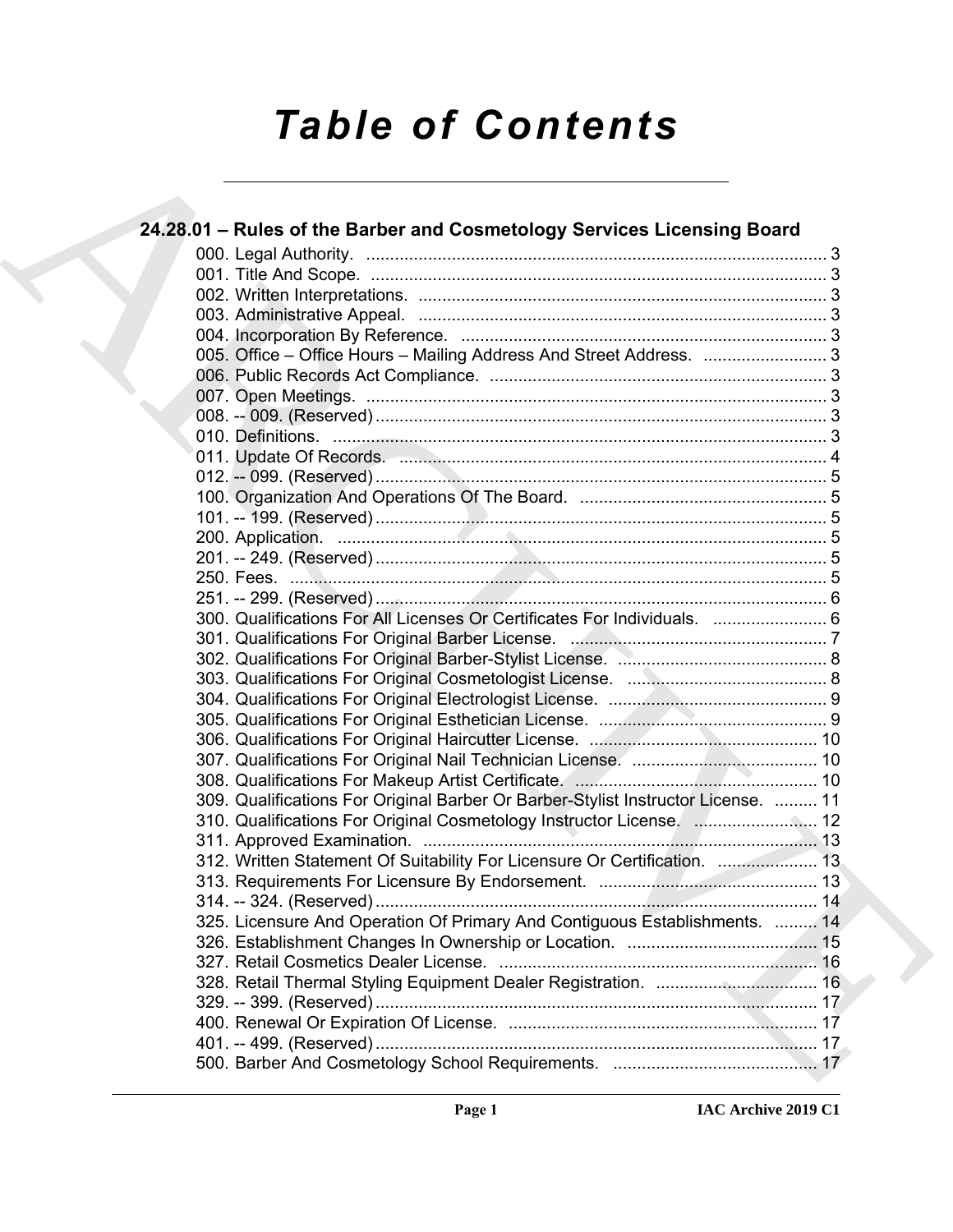### *Table of Contents (cont'd)*

| 501. Rules For Cosmetology Schools Approved To Teach Electrology.  18          |  |
|--------------------------------------------------------------------------------|--|
| 502. Educational Program Standards For Courses Of Instruction.  19             |  |
|                                                                                |  |
|                                                                                |  |
|                                                                                |  |
|                                                                                |  |
|                                                                                |  |
|                                                                                |  |
|                                                                                |  |
|                                                                                |  |
|                                                                                |  |
|                                                                                |  |
| 851. Safety And Disinfection For Establishments And Schools.  26               |  |
| 852. Safety And Disinfection For Retail Cosmetics Dealer Facilities            |  |
|                                                                                |  |
| 853. Safety And Disinfection For Retail Thermal Styling Dealer Facilities.  28 |  |
|                                                                                |  |
|                                                                                |  |
|                                                                                |  |
|                                                                                |  |
|                                                                                |  |
|                                                                                |  |
|                                                                                |  |
|                                                                                |  |
|                                                                                |  |
|                                                                                |  |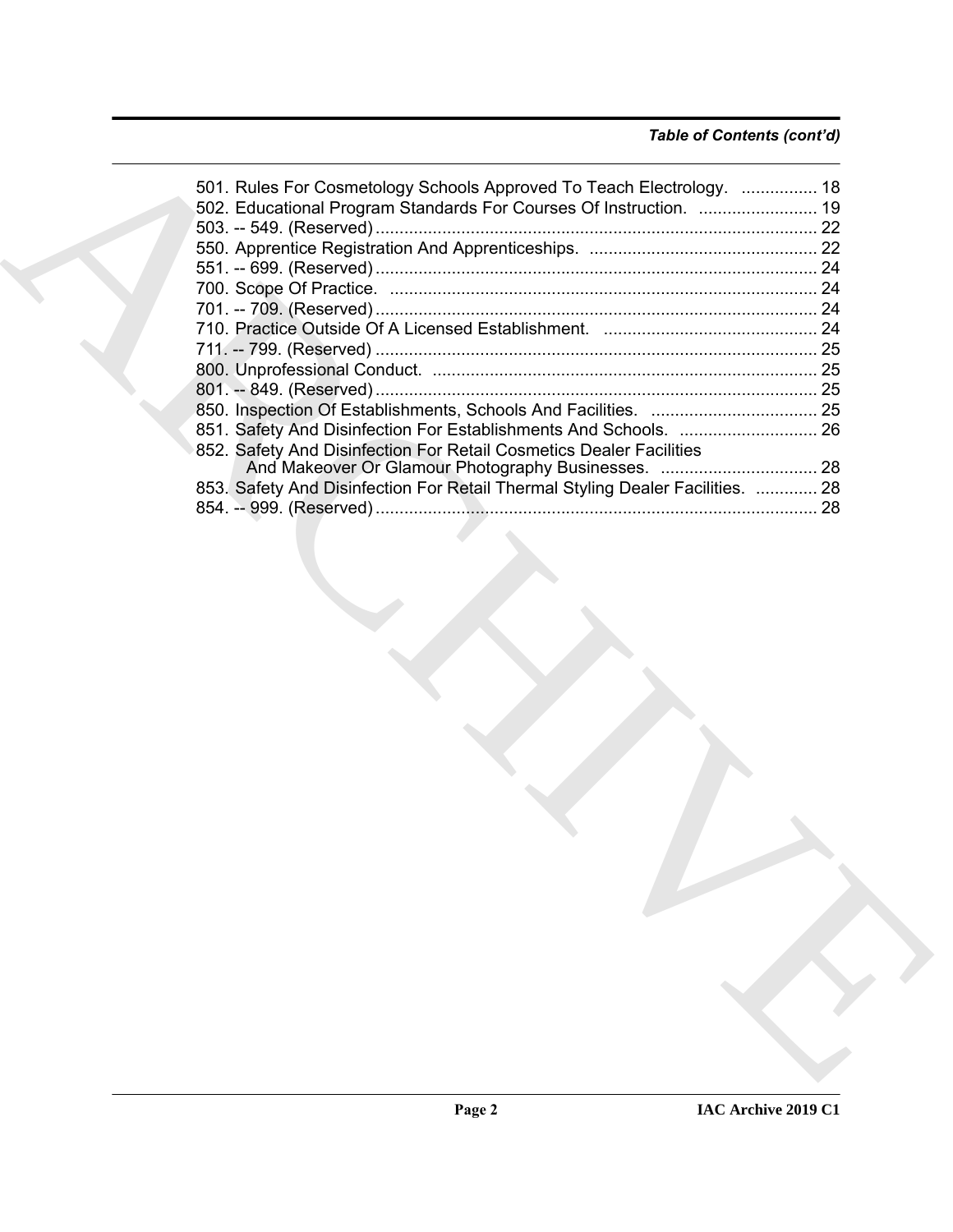#### **IDAPA 24 TITLE 28 CHAPTER 01**

#### <span id="page-2-0"></span>**24.28.01 – RULES OF THE BARBER AND COSMETOLOGY SERVICES LICENSING BOARD**

#### <span id="page-2-16"></span><span id="page-2-1"></span>**000. LEGAL AUTHORITY.**

These rules are hereby prescribed and established pursuant to the authority vested in the Barber and Cosmetology Services Licensing Board by the provisions of Section 54-5807, Idaho Code. (4-1-19)

#### <span id="page-2-20"></span><span id="page-2-2"></span>**001. TITLE AND SCOPE.**

**01. Title**. The rules shall be cited as IDAPA 24.28.01, "Rules of the Barber and Cosmetology Services Licensing Board." (4-1-19)

**02. Scope**. These rules implement the purposes and intent of Chapter 58, Title 54, Idaho Code, to regulate the professions of barbering and cosmetology in the interest of the public health, safety, and welfare.

 $(4-1-19)$ 

#### <span id="page-2-21"></span><span id="page-2-3"></span>**002. WRITTEN INTERPRETATIONS.**

In accordance with Section 67-5201(19)(b)(iv), Idaho Code, the Board may have written statements that pertain to the interpretation of the rules of this chapter, or to the documentation of compliance with the rules of this chapter. Such interpretations, if any, are available for public inspection and copying at cost in the main office of the Bureau of Occupational Licenses. (4-1-19)

#### <span id="page-2-11"></span><span id="page-2-4"></span>**003. ADMINISTRATIVE APPEAL.**

Administrative appeals shall be governed by the Administrative Procedure Act, Chapter 52, Title 67, Idaho Code, and IDAPA 04.11.01, "Idaho Rules of Administrative Procedure of the Attorney General." (4-1-19)

#### <span id="page-2-15"></span><span id="page-2-5"></span>**004. INCORPORATION BY REFERENCE.**

There are no documents incorporated by reference into this rule. (4-1-19)

#### <span id="page-2-17"></span><span id="page-2-6"></span>**005. OFFICE – OFFICE HOURS – MAILING ADDRESS AND STREET ADDRESS.**

**CHAPTER OT**<br>
24.28.01 – RULES OF THE BARBER AND COSMETOLOGY SER[V](http://www.ibol.idaho.gov)ICES LICENSING BOARD<br>
1001. LECAL ALTHONEYS, and existing the maintain original to the Sixter and Communication<br>
1001. THE ANS SCOPE.<br>
1601. THE ANS SCOPE.<br> **01. Location and Contact Information**. The office of the Barber and Cosmetology Services Licensing Board is located within the Bureau of Occupational Licenses, 700 W. State Street, Boise, Idaho 83702, P.O. Box 83720, Boise, Idaho 83720-0063. The telephone number of the Board is (208) 334-3233 and the fax number is (208) 334-3945. The Board's email address is  $bcb$ @ibol.idaho.gov. The Board's official website can be found at http:/  $\sqrt{wwwibol}.idaho.gov.$  (4-1-19)

**02. Office Hours**. The office is open between the hours of 8:00 a.m. and 5:00 p.m. Mountain Time each day except Saturdays, Sundays, and holidays. (4-1-19) (4-1-19)

#### <span id="page-2-19"></span><span id="page-2-7"></span>**006. PUBLIC RECORDS ACT COMPLIANCE.**

The rules contained herein are subject to and in compliance with the Idaho Public Records Act, Chapter 1, Title 74, Idaho Code. The records associated with the Board are subject to the provisions of the Public Records Act. (4-1-19)

#### <span id="page-2-18"></span><span id="page-2-8"></span>**007. OPEN MEETINGS.**

| This Board operates pursuant to the Idaho Open Meetings Law, Chapter 2, Title 74, Idaho Code. | $(4-1-19)$ |  |
|-----------------------------------------------------------------------------------------------|------------|--|
|-----------------------------------------------------------------------------------------------|------------|--|

#### <span id="page-2-9"></span>**008. -- 009. (RESERVED)**

#### <span id="page-2-10"></span>**010. DEFINITIONS.**

<span id="page-2-14"></span><span id="page-2-13"></span><span id="page-2-12"></span>

| 01. | <b>Board.</b> Barber and Cosmetology Services Licensing Board. | $(4-1-19)$ |
|-----|----------------------------------------------------------------|------------|
| 02. | <b>Bureau.</b> Idaho Bureau of Occupational Licenses.          | $(4-1-19)$ |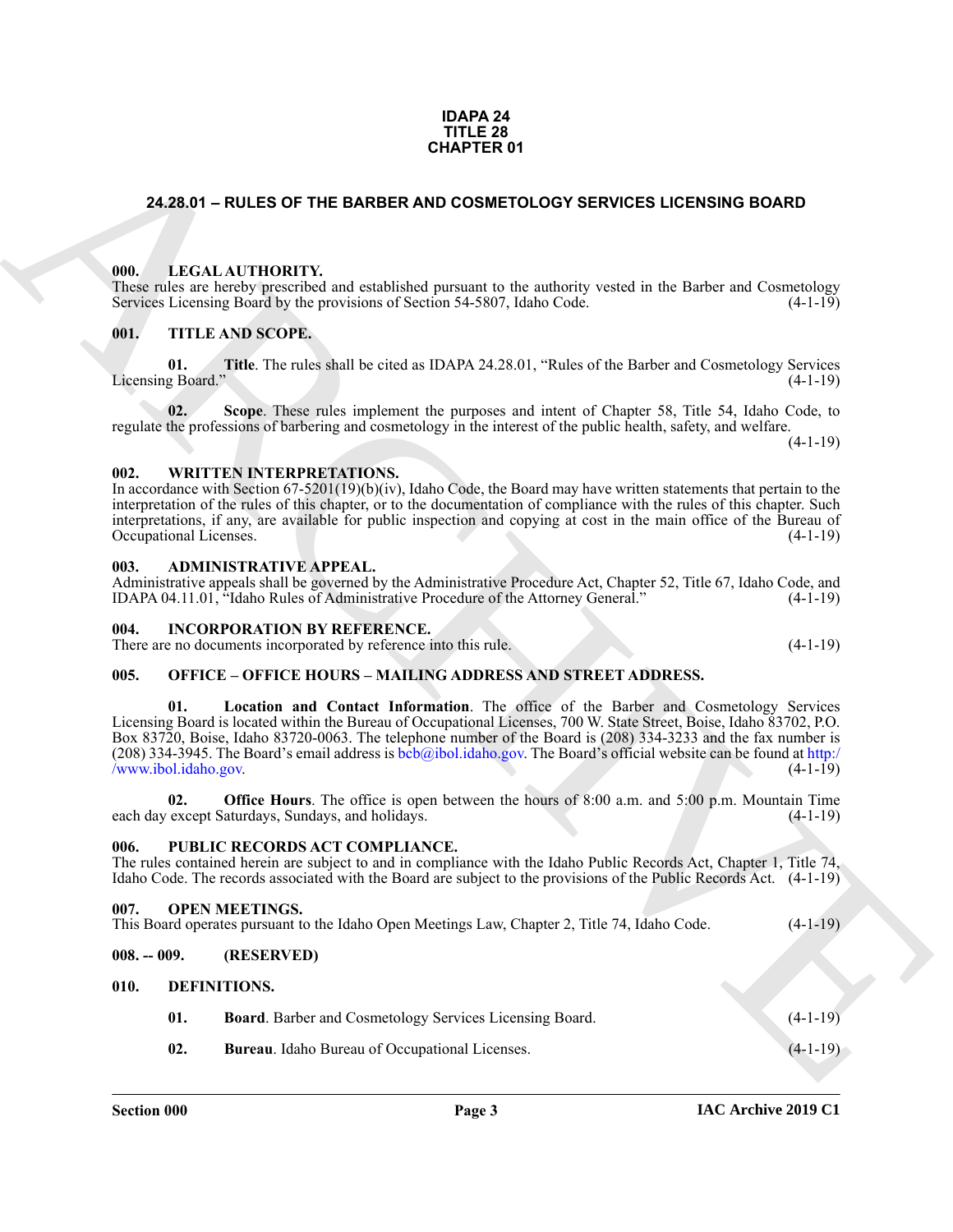#### *IDAHO ADMINISTRATIVE CODE IDAPA 24.28.01 – Barber/Cosmetology*  **Bureau of Occupational Licenses**

<span id="page-3-1"></span>**03. Clean**. Removal of visible or surface debris, washing with soap and water, detergent or chemical "cleaner." Cleaning reduces the number and slows the growth of pathogens on both porous and non-porous surfaces. Cleaning prepares non-porous items for disinfection, but cleaning does not make multi-use items safe for use.

 $(4-1-19)$ 

<span id="page-3-2"></span>**04. Clinical Services or Clinical Work**. Performing hands-on acts or techniques within the scope of practice of a profession regulated by the Board.

<span id="page-3-4"></span><span id="page-3-3"></span>**05. Disinfect**. The process of making a non-porous item safe for use. Disinfecting requires the use of a chemical intended to kill or denature a bacteria, virus or fungus. Items to be disinfected must be cleaned prior to disinfection. Ultraviolet (UV) light is not acceptable for disinfection. (4-1-19)

Borrow of Comparison in Lemma 12. Second 13. Second 14. Second 14. Second 14. Second 14. Second 14. Second 14. Second 14. Second 14. Second 14. Second 14. Second 14. Second 14. Second 14. Second 14. Second 14. Second 14. **06. Disinfectant**. Disinfectant registered by the United States Environmental Protection Agency (EPA) and is bactericidal, virucidal and fungicidal with effectiveness against staphylococcus aureus (including methicillinresistant staphylococcus aureus (MRSA)), human immunodeficiency virus (HIV) and hepatitis B (HEPB). This includes EPA registered Sodium Hypochlorite 5.25% or higher (household bleach) with instructions for disinfection, diluted as instructed on the label and observing the five (5) minute contact time listed on the manufacturer's label. Bleach must be active (not expired) with a manufacture date of less than six (6) months prior to use. (4-1-19)

<span id="page-3-5"></span>**07. Establishment**. Establishment means a place licensed under Chapter 58, Title 54, Idaho Code, other than a licensed school or licensed facility, where barber-styling, cosmetology, or electrology is practiced.

(4-1-19)

<span id="page-3-6"></span>**08. Facility**. A retail cosmetics dealer, a retail thermal styling equipment dealer, or a makeover or glamour photography business. (4-1-19)

<span id="page-3-7"></span>**09.** First-Aid Kit. First-aid kit means a packaged and identifiable assortment of medical supplies, a adhesive bandages, skin antiseptic, disposable gloves, and gauze. (4-1-19) including adhesive bandages, skin antiseptic, disposable gloves, and gauze.

<span id="page-3-8"></span>**10. Makeup**. Makeup means makeup, cosmetics, or any pigment product that is used to cover, uge, or decorate the skin. (4-1-19) camouflage, or decorate the skin.

<span id="page-3-9"></span>**Patron**. Patron means any person who receives the services of anyone licensed, certificated or otherwise regulated by the provisions of Chapter 58, Title 54, Idaho Code. (4-1-19)

<span id="page-3-10"></span>**12. Record of Instruction**. The final documentation of total hours and operations completed by a hat is maintained by a school or, in the case of an apprentice, by the instructor. (4-1-19) student that is maintained by a school or, in the case of an apprentice, by the instructor.

<span id="page-3-11"></span>**13. Single-Use**. Any non-electrical item that cannot be properly cleaned and disinfected is considered single-use. This includes, but is not limited to, pumice stones, buffing blocks, wooden cuticle pushers, cotton balls, pads or swabs, toe separators and flip flops, and all nail files or emery boards that are not made entirely of metal, glass, or crystal. (4-1-19)

<span id="page-3-13"></span>**14. Sterilize**. The eradication of all microbial life through the use of heat, steam or chemical sterilants. Items to be sterilized must be cleaned prior to sterilization. (4-1-19)

<span id="page-3-12"></span>**15. Sterilant**. Autoclaves or dry heat sterilizers approved by the United States Food and Drug Administration and spore tested through an independent lab at least once every thirty (30) days. Sterilants must be used only as instructed by the manufacturer. Spore testing results and maintenance records for the most recent twelve (12) months must be kept onsite at the establishment. (4-1-19)  $(12)$  months must be kept onsite at the establishment.

#### <span id="page-3-14"></span><span id="page-3-0"></span>**011. UPDATE OF RECORDS.**

Applicants, licensees, registrants, and certificants are responsible for keeping their records updated with the Bureau. All changes including name changes and change of address must be submitted in writing to the Bureau within thirty (30) days. The most recent mailing address on file with the Bureau will be used for purposes of all written communication with a licensee, registrant, or certificant including notification of renewal and notices related to disciplinary actions. (4-1-19)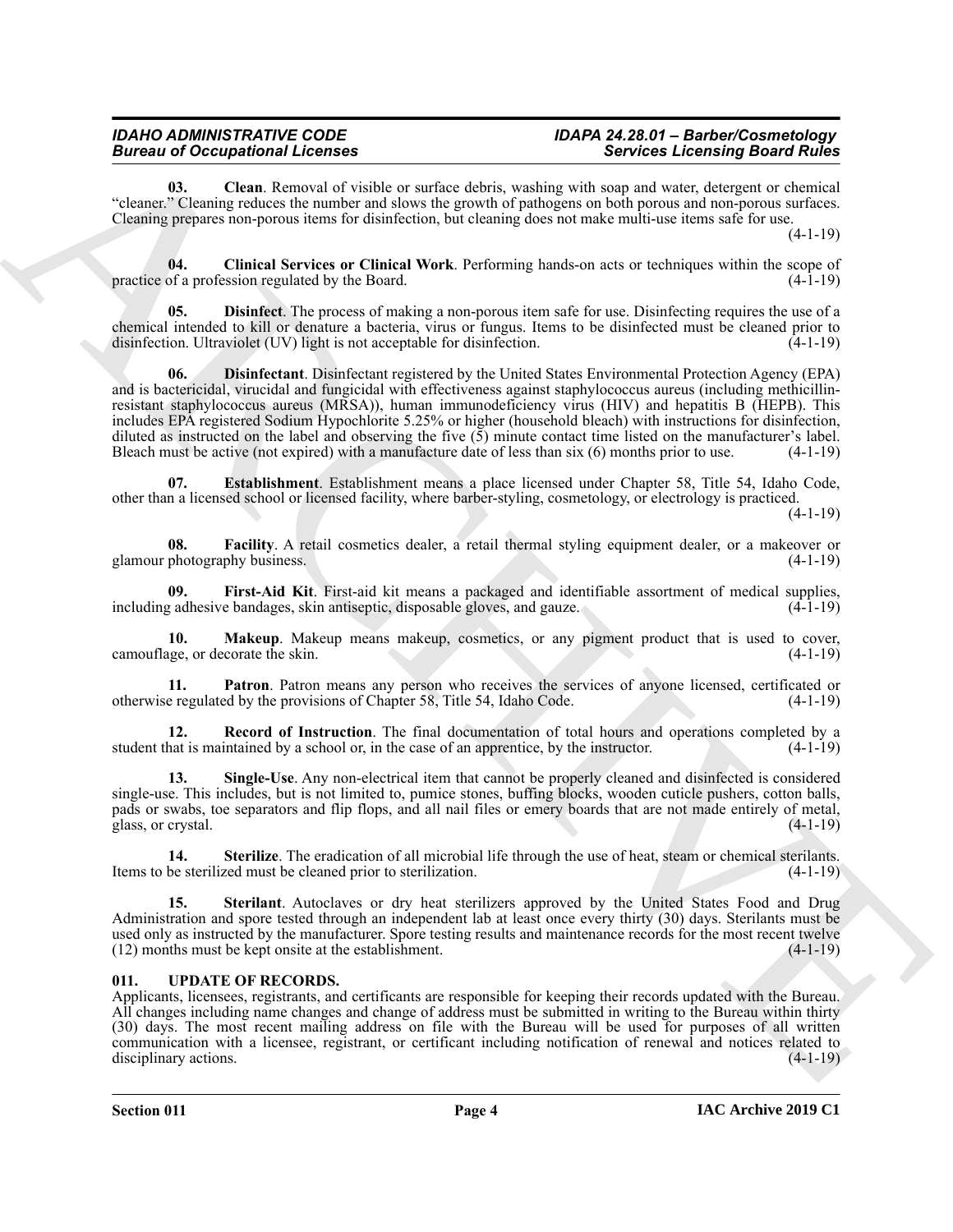#### <span id="page-4-0"></span>**012. -- 099. (RESERVED)**

#### <span id="page-4-14"></span><span id="page-4-13"></span><span id="page-4-1"></span>**100. ORGANIZATION AND OPERATIONS OF THE BOARD.**

**01. Meetings**. The Board shall meet at least annually and at other such times and places as designated by the Chairman, upon the request of the governor, or upon the written request of a majority of the members of the Board. (4-1-19)

Bureau of Occupational Licenses<br>
19.2. 99. The CHEMICATION OF THE BOARD.<br>
19. DESEMENTED (19. AND OPERATIONS OF THE BOARD.<br>
19. DESEMENTED AND OPERATIONS OF THE BOARD.<br>
19. DESEMENTED AND OPERATIONS OF THE BOARD.<br>
20. DES **a.** A minimum of four (4) Board members shall constitute a quorum and shall be required for the transaction of business, provided at least one (1) board member of the relevant profession is present when any board action is taken that affects the profession, its licensees, or its applicants. A majority vote of the quorum present at a meeting shall be considered the action of the Board as a whole. (4-1-19) meeting shall be considered the action of the Board as a whole.

<span id="page-4-15"></span>**b.** The Chairman shall be a voting member. (4-1-19)

**02. Organization**. At the first meeting of each fiscal year, the Board shall elect from its members a Chairman, who shall assume the duty of the office immediately upon such selection. (4-1-19)

**a.** The Chairman shall preside at all meetings when present, appoint all committees with the consent of the Board, and otherwise perform all duties pertaining to the office of Chairman. (4-1-19)

**b.** The Bureau shall act as an agent of the Board and shall be the official keeper of all records of the Board. The Bureau shall provide such services as may be authorized by Chapter 26, Title 67, Idaho Code, and as defined under contract between the Bureau and the Board. (4-1-19)

#### <span id="page-4-2"></span>**101. -- 199. (RESERVED)**

#### <span id="page-4-6"></span><span id="page-4-3"></span>**200. APPLICATION.**

<span id="page-4-9"></span>**01. Filing an Application**. Applicants for licensure, certification, or registration shall submit a complete application, verified under oath, to the Board at its official address. The application shall be on the forms approved by the Board and submitted together with the appropriate fee(s) and supporting documentation.  $(4-1-19)$ 

<span id="page-4-11"></span>**02. Supporting Documents**. The applicant must provide or facilitate the provision of any supporting third party documents that may be required under the qualifications for the license, certificate, or registration being<br>sought. (4-1-19)  $s$ ought.  $(4-1-19)$ 

<span id="page-4-8"></span>**03. Applications Must Be Complete**. Applications shall not be considered complete until all required ion, documents, and fees are received by the Board. (4-1-19) information, documents, and fees are received by the Board.

<span id="page-4-7"></span>**04. Application Deadline Date**. Applications received less than seven (7) days prior to a Board meeting may be held over to the next meeting. (4-1-19)

<span id="page-4-10"></span>**05. Lack of Activity**. If an applicant fails to respond to a Board request or an application has lacked activity for twelve (12) consecutive months, the application on file with the Board will be deemed denied and will be terminated upon a thirty (30) day written notice, unless good cause is demonstrated to the Board. (4-1-19)

#### <span id="page-4-4"></span>**201. -- 249. (RESERVED)**

#### <span id="page-4-12"></span><span id="page-4-5"></span>**250. FEES.**

Fees are established in accordance with Section 54-5822, Idaho Code, as follows: (4-1-19)

**01. Fees**. (4-1-19)

**a.** Original License Fee for Individual Licenses. The fee for an original license as a barber, barberstylist, cosmetologist, electrologist, esthetician, haircutter, or nail technician is twenty-five dollars (\$25). (4-1-19)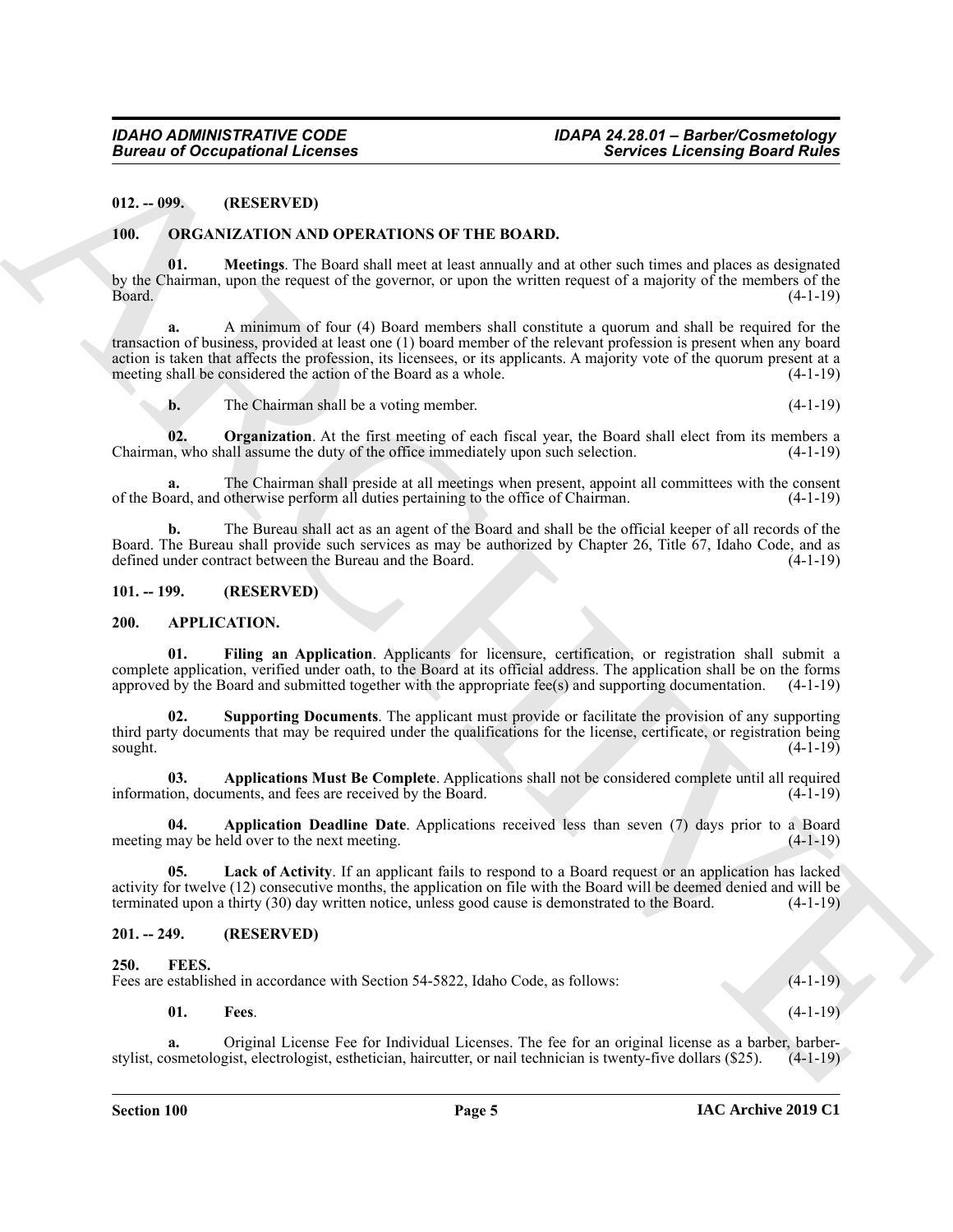**b.** Original License Fee for Instructors. The fee for an original instructor license is thirty dollars (\$30).  $(4-1-19)$ 

**c.** Original License Fee for Establishments. The fee for an original license as a primary establishment or contiguous establishment is twenty dollars (\$20). (4-1-19)

**d.** Original License Fee for Schools. The fee for an original license as a barber or cosmetology school is three hundred dollars  $(\$300)$ .  $(4-1-19)$ 

**e.** Original License or Registration Fee for Facilities. The fee for an original license as a retail cosmetics dealer or makeover or glamour photography business or an original registration as a retail thermal styling equipment dealer is twenty dollars (\$20).

**f.** Annual Renewal Fee for Individual Licenses. The annual renewal fee for a license as a barber, barber-stylist, cosmetologist, electrologist, esthetician, haircutter, or nail technician is twenty-five dollars (\$25).  $(4-1-19)$ 

**g.** Annual Renewal Fee for Instructors. The annual renewal fee for a license as an instructor is thirty dollars (\$30). dollars (\$30). (4-1-19)

**h.** Annual Renewal Fee for Establishments. The annual renewal fee for a license as a primary ment or a contiguous establishment is twenty dollars (\$20). establishment or a contiguous establishment is twenty dollars (\$20).

**i.** Annual Renewal Fee for Schools. The annual renewal fee for a license as a barber or cosmetology eighty-five dollars (\$85). school is eighty-five dollars (\$85).

**Bioreonial of Occupational Licenses**<br> **A.** Original License results and the contrast results and contrast results and the contrast results and the contrast results and the contrast results and the contrast of the contras **j.** Annual Renewal Fee for Facilities. The annual renewal fee for a license as a retail cosmetics dealer or makeover or glamour photography business or a registration as a retail thermal styling equipment dealer is twenty dollars (\$20). (4-1-19)

**k.** Registration Fee for Apprentice. The fee for a registration as an apprentice is twenty-five dollars  $(4-1-19)$  (4.1.19)

**l.** Certificate for Makeup Artist. The fee for a certificate as a makeup artist is twenty-five dollars  $(4-1-19)$  (4.1.19)

<span id="page-5-4"></span>**02. License by Endorsement Fee**. The fee for licensure by endorsement is thirty-five dollars (\$35).

<span id="page-5-2"></span>**03. Duplicate License Fee**. The fee for a duplicate license is ten dollars (\$10). (4-1-19)

<span id="page-5-6"></span><span id="page-5-5"></span><span id="page-5-3"></span>**04. Reinstatement Fee**. Reinstatement fee is as provided in Section 67-2614, Idaho Code. (4-1-19)

**05. Examination Fee**. The fee for those examinations administered by a third party administrator shall be that fee determined by the administrator and shall be paid directly to the administrator by the applicant. (4-1-19)

| 06. | <b>Refund of Fees.</b> All fees are non-refundable. |  |  |  |
|-----|-----------------------------------------------------|--|--|--|
|-----|-----------------------------------------------------|--|--|--|

#### <span id="page-5-0"></span>**251. -- 299. (RESERVED)**

#### <span id="page-5-7"></span><span id="page-5-1"></span>**300. QUALIFICATIONS FOR ALL LICENSES OR CERTIFICATES FOR INDIVIDUALS.**

In addition to other qualifications set forth in these rules, each applicant for licensure or certification must meet the following general qualifications: (4-1-19)

<span id="page-5-8"></span>**01.** Age. Be at least sixteen and one-half  $(16 \frac{1}{2})$  years of age.  $(4-1-19)$ 

 $(4-1-19)$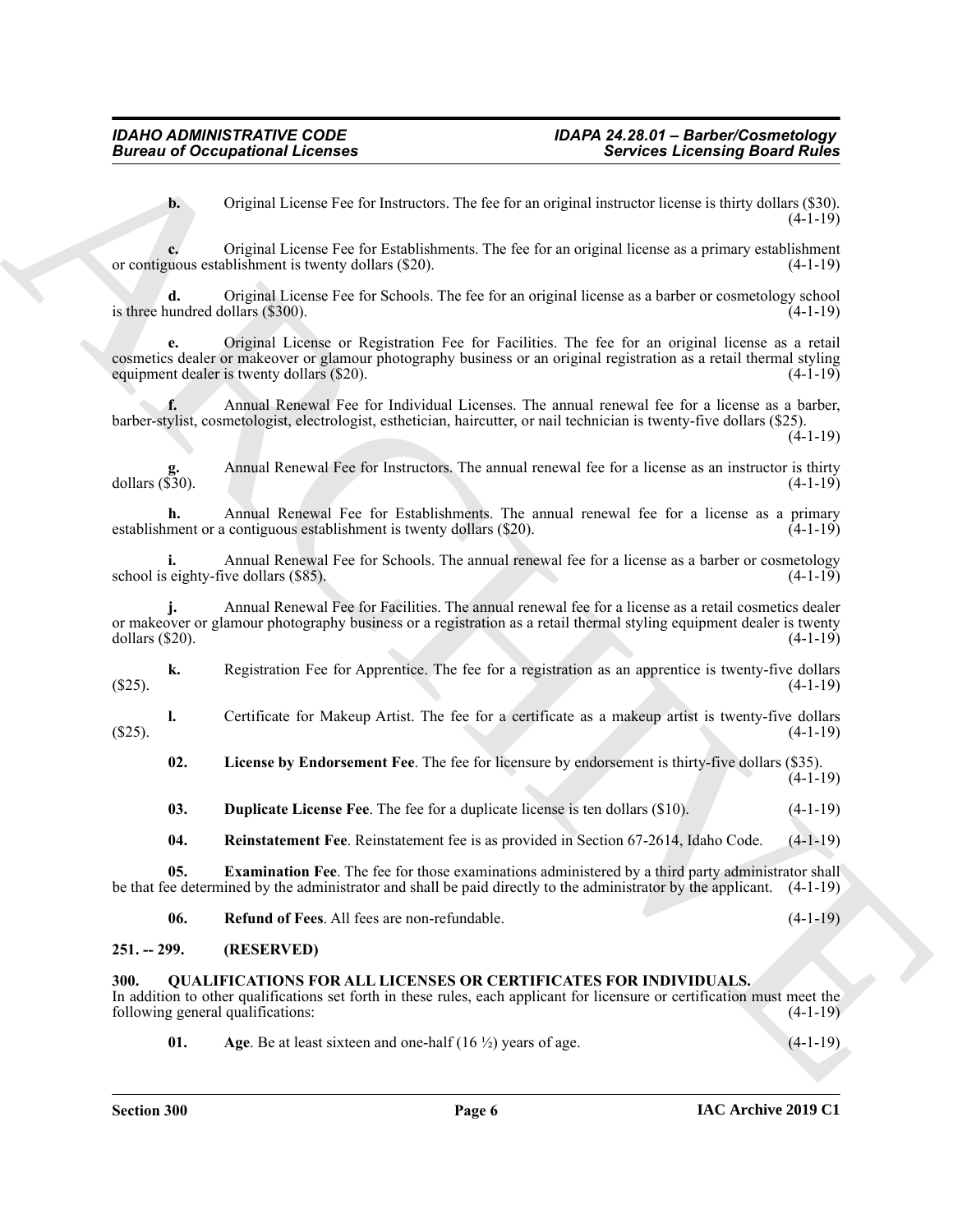<span id="page-6-1"></span>**02. Education**. Successful completion of at least two (2) years of high school or have attained an teducation as determined by the Board as evidenced by: (4-1-19) equivalent education as determined by the Board as evidenced by:

**a.** High school transcripts, a copy of a high school diploma, or a letter written on high school stationery, signed by an officer of the high school, indicating that the applicant has satisfactorily completed the tenth grade and is eligible to commence the eleventh grade; or (4-1-19)

**b.** Documents establishing admission to or graduation from an associates, bachelors, or graduate degree program from an accredited college or university; or  $(4-1-19)$ 

**c.** Successful passage of the General Educational Development (G.E.D.) Test; or (4-1-19)

**d.** Any test approved by the Department of Education to establish education equivalency shall be approved by the Board when an applicant receives a score approved by the Department of Education as meeting the equivalency requirement; or (4-1-19)

**e.** Other proof of satisfactory completion of the tenth grade with eligibility to commence the eleventh grade.  $(4-1-19)$ 

#### <span id="page-6-2"></span>**03. Good Moral Character**. (4-1-19)

**a.** An applicant must certify that he/she has not been found guilty, been convicted, or received a withheld judgment or suspended sentence for a felony or a crime involving moral turpitude. If the applicant has been found guilty, been convicted, or received a withheld judgment or suspended sentence for such a crime, the applicant must submit a written statement of suitability for licensure or certification as set forth in Section 312 of these rules.

 $(4-1-19)$ 

**b.** An applicant must certify that he/she or his/her license has not been subject to any disciplinary action by a regulatory entity in another state, territory, or country including, but not limited to, having an application for licensure denied. If the applicant or his/her license has been subject to discipline, the applicant must submit a written statement of suitability for licensure or certification as set forth in Section 312 of these rul written statement of suitability for licensure or certification as set forth in Section 312 of these rules.

#### <span id="page-6-3"></span><span id="page-6-0"></span>**301. QUALIFICATIONS FOR ORIGINAL BARBER LICENSE.**

The Board may grant a license to an applicant for licensure as a barber who completes an application as set forth in Section 200 of these rules, pays the required fee, and who meets the following general, education, experience, and examination qualifications: (4-1-19)

<span id="page-6-5"></span><span id="page-6-4"></span>**01.** General. Meet the requirements prescribed in Section 300 of these rules. (4-1-19)

**02. Education**. Successful completion and graduation from a program of barbering consisting of not less than nine hundred (900) hours of instruction in a licensed barber school, or the following equivalent instruction: (4-1-19)

Bureau and Comparisonnia Licenses<br>
Services Licensing Board Richts (m. 21 samel (m. 21 samel (m. 21 samel (m. 21 samel (m. 21 samel (m. 21 samel (m. 21 samel (m. 21 samel (m. 21 samel (m. 21 samel (m. 21 samel (m. 21 same **a.** For a currently licensed cosmetologist, a licensed barber school must credit eight hundred (800) hours toward the required nine hundred (900) hours for a barber course. The school must submit for the Board's approval a written explanation of how the credited hours and the remaining hours of instruction will be allotted among the subjects in the barber course curriculum, provided that the remaining hours of instruction must at a minimum include the following: (4-1-19)

|     | Barber theory, including male haircuts; and | $(4-1-19)$ |
|-----|---------------------------------------------|------------|
| ii. | Shaving.                                    | $(4-1-19)$ |

**b.** For a currently licensed barber in another state, territory, possession or country, and who does not meet the qualifications for licensure by endorsement, fifty (50) hours of instruction may be credited for each three (3) months of practical experience in barbering. (4-1-19)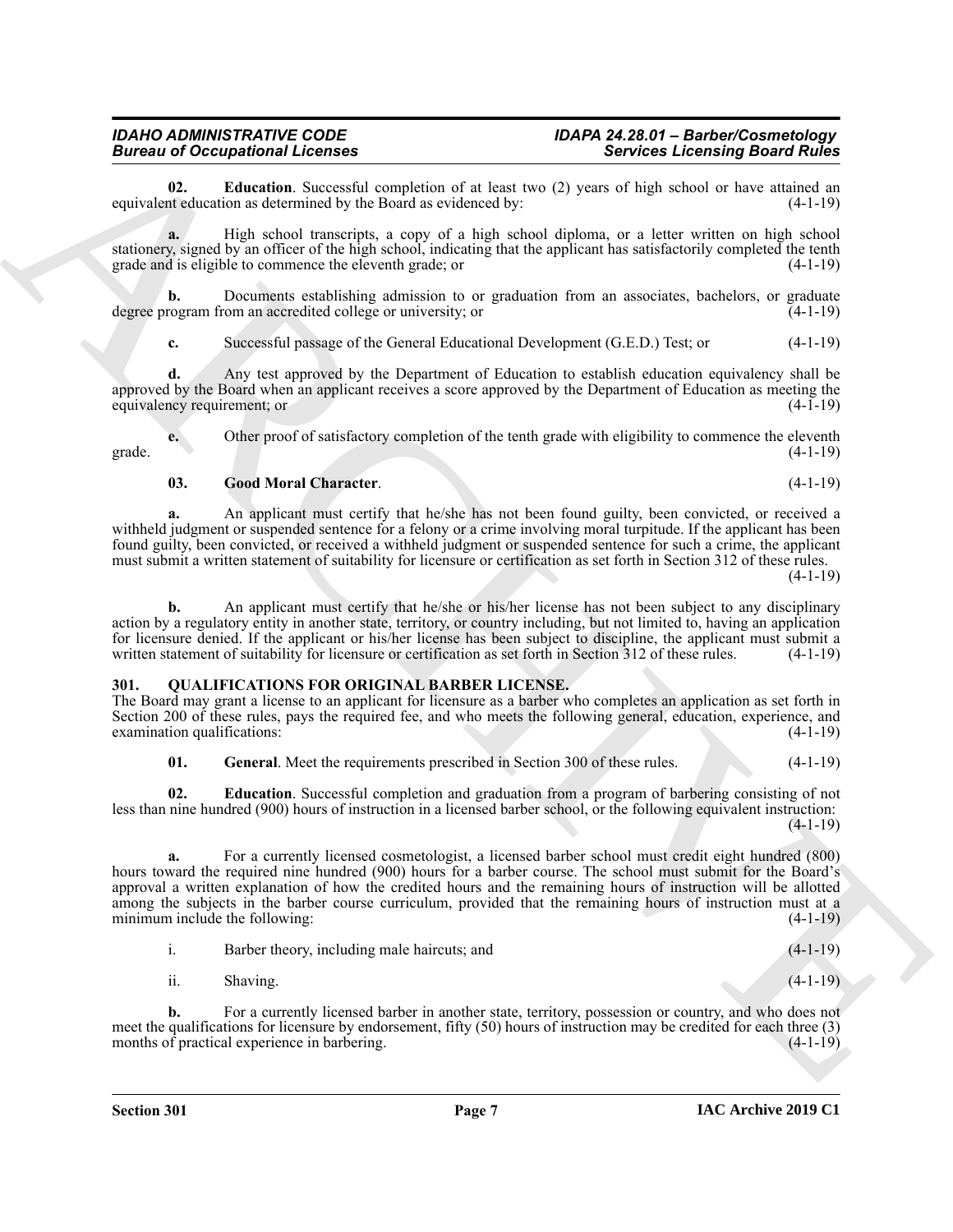#### *IDAHO ADMINISTRATIVE CODE IDAPA 24.28.01 – Barber/Cosmetology*  **Bureau of Occupational Licenses**

<span id="page-7-3"></span><span id="page-7-2"></span>**03. Examination**. Successful passage of a barber examination approved by the Board. (4-1-19)

#### <span id="page-7-0"></span>**302. QUALIFICATIONS FOR ORIGINAL BARBER-STYLIST LICENSE.**

The Board may grant a license to an applicant for licensure as a barber-stylist who completes an application as set forth in Section 200 of these rules, pays the required fee, and meets the following general, education, and examination qualifications:  $(4-1-19)$ 

<span id="page-7-6"></span><span id="page-7-4"></span>**01.** General. Meet the requirements prescribed in Section 300 of these rules.  $(4-1-19)$ 

**02. Education**. Successful completion and graduation from a program of barber-styling consisting of not less than one thousand five hundred (1,500) hours of instruction in a licensed barber school, or the following equivalent instruction: (4-1-19)

**a.** For a currently licensed cosmetologist, a licensed barber school must credit of one thousand four hundred (1,400) hours toward the required one thousand five hundred (1,500) hours for a barber-stylist course. The school must submit for the Board's approval a written explanation of how the credited hours and the remaining hours of instruction will be allotted among the subjects in the barber-stylist course curriculum, provided that the remaining hours of instruction must at a minimum include the following: (4-1-19)

| Barber theory, including male haircuts; and | $(4-1-19)$ |
|---------------------------------------------|------------|
|                                             |            |

ii. Shaving. (4-1-19)

**b.** For a currently licensed barber-stylist in another state, territory, possession or country, fifty (50) hours of instruction may be credited for each three  $(3)$  months of practical experience in barber-styling.  $(4-1-19)$ 

<span id="page-7-7"></span><span id="page-7-5"></span>**03. Examination**. Successful passage of a barber-stylist examination approved by the Board. (4-1-19)

#### <span id="page-7-1"></span>**303. QUALIFICATIONS FOR ORIGINAL COSMETOLOGIST LICENSE.**

The Board may grant a license to an applicant for licensure as a cosmetologist who completes an application as set forth in Section 200 of these rules, pays the required fee, and meets the following general, education, and examination qualifications: (4-1-19)

<span id="page-7-9"></span><span id="page-7-8"></span>

| <b>General.</b> Meet the requirements prescribed in Section 300 of these rules.<br>01.<br>$(4-1-19)$ |
|------------------------------------------------------------------------------------------------------|
|------------------------------------------------------------------------------------------------------|

**02. Education**. Successful completion and graduation from a program of cosmetology consisting of not less than one thousand six hundred (1,600) hours of instruction in a licensed cosmetology school or completed at least three thousand two hundred (3,200) hours in an apprenticeship that meets the requirements of Section 550 of these rules, or the following equivalent instruction: (4-1-19)

ARCHIVE **a.** For a currently licensed barber-stylist, a licensed cosmetology school must credit one thousand three hundred (1,300) hours toward the required one thousand six hundred (1,600) hours for a cosmetology course. The school must submit for the Board's approval a written explanation of how the credited hours and the remaining hours of instruction will be allotted among the subjects in the cosmetology course curriculum, provided that the remaining hours of instruction must at a minimum include the following: (4-1-19)

|      | Nail technology;                                  | $(4-1-19)$ |
|------|---------------------------------------------------|------------|
| ii.  | Esthetics: and                                    | $(4-1-19)$ |
| iii. | Cosmetology theory, including female hairstyling. | $(4-1-19)$ |

**b.** For a currently licensed barber, a licensed cosmetology school must credit nine hundred (900) hours toward the required one thousand six hundred (1,600) hours for a cosmetology course. The school must submit for the Board's approval a written explanation of how the credited hours and the remaining hours of instruction will be allotted among the subjects in the cosmetology course curriculum, provided that the remaining hours of instruction must at a minimum include the following: (4-1-19) (4-1-19)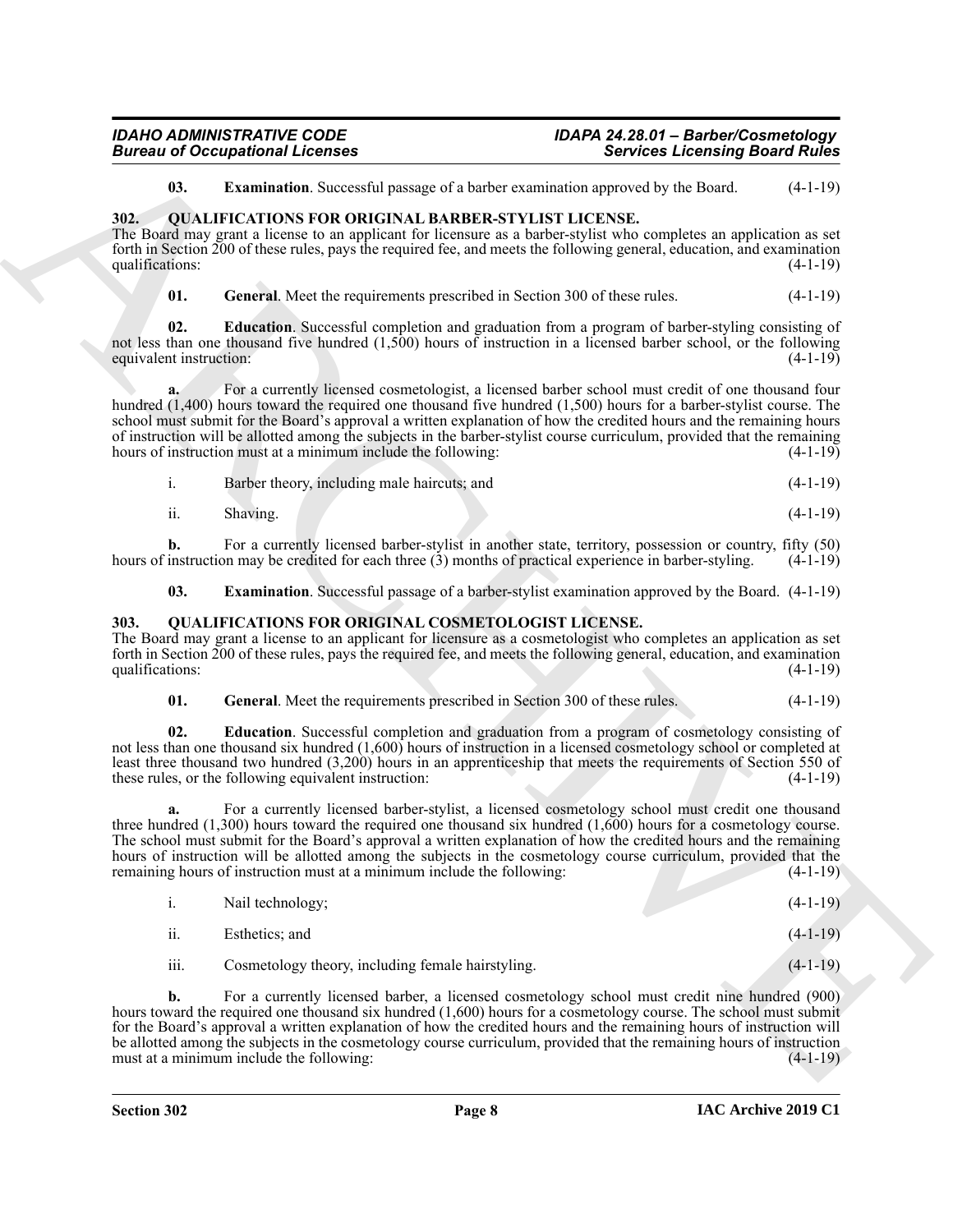|                         | <b>Bureau of Occupational Licenses</b>                                                                                                                                                                                                                                                                                                                                                                                                                                                                                                                                                                                                                  | <b>Services Licensing Board Rules</b> |
|-------------------------|---------------------------------------------------------------------------------------------------------------------------------------------------------------------------------------------------------------------------------------------------------------------------------------------------------------------------------------------------------------------------------------------------------------------------------------------------------------------------------------------------------------------------------------------------------------------------------------------------------------------------------------------------------|---------------------------------------|
| 1.                      | Working on the hair with chemicals;                                                                                                                                                                                                                                                                                                                                                                                                                                                                                                                                                                                                                     | $(4-1-19)$                            |
| ii.                     | Nail technology;                                                                                                                                                                                                                                                                                                                                                                                                                                                                                                                                                                                                                                        | $(4-1-19)$                            |
| 111.                    | Esthetics; and                                                                                                                                                                                                                                                                                                                                                                                                                                                                                                                                                                                                                                          | $(4-1-19)$                            |
| 1V.                     | Cosmetology theory, including female hairstyling.                                                                                                                                                                                                                                                                                                                                                                                                                                                                                                                                                                                                       | $(4-1-19)$                            |
| c.                      | A currently licensed esthetician, haircutter, or nail technician must be given credit of two hundred<br>$(200)$ hours toward the required one thousand six hundred $(1,600)$ hours for a cosmetology course or four hundred<br>$(400)$ hours toward the required three thousand two hundred $(3,200)$ hours as a cosmetology apprentice.                                                                                                                                                                                                                                                                                                                | $(4-1-19)$                            |
| $\mathbf{d}$ .          | For a currently certificated makeup artist in this state, a licensed cosmetology school may credit up<br>to fifty (50) hours toward the required instructional hours for a cosmetology course, or a licensed instructor may<br>credit up to one hundred (100) hours toward the required apprenticeship hours.                                                                                                                                                                                                                                                                                                                                           | $(4-1-19)$                            |
| e.                      | For an esthetician, haircutter, or nail technician student, a licensed cosmetology school may credit<br>eighty percent (80%) of accumulated hours, but no more than two hundred (200) hours, toward the required<br>instructional hours for a cosmetology course.                                                                                                                                                                                                                                                                                                                                                                                       | $(4-1-19)$                            |
| f.                      | For a currently licensed cosmetologist in another state, territory, possession or country, one hundred<br>(100) hours of instruction or two hundred (200) hours as an apprentice may be credited for each six-month period of<br>practical experience in cosmetology.                                                                                                                                                                                                                                                                                                                                                                                   | $(4-1-19)$                            |
| 03.                     | <b>Examination</b> . Successful passage of the cosmetology examination approved by the Board.                                                                                                                                                                                                                                                                                                                                                                                                                                                                                                                                                           | $(4-1-19)$                            |
| 304.<br>qualifications: | QUALIFICATIONS FOR ORIGINAL ELECTROLOGIST LICENSE.<br>The Board may grant a license to an applicant for licensure as an electrologist who completes an application as set<br>forth in Section 200 of these rules, pays the required fee, and meets the following general, education, and examination                                                                                                                                                                                                                                                                                                                                                    | $(4-1-19)$                            |
| 01.                     | General. Meet the requirements prescribed in Section 300 of these rules.                                                                                                                                                                                                                                                                                                                                                                                                                                                                                                                                                                                | $(4-1-19)$                            |
| 02.                     | <b>Education</b> . Successful completion and graduation from a program of electrology consisting of not<br>less than six hundred (600) hours of instruction in a licensed cosmetology school approved to teach electrology or<br>successful completion of at least one thousand two hundred $(1,200)$ hours in an apprenticeship that meets the<br>requirements of Section 550 of these rules. For a currently licensed electrologist in another state, territory, possession<br>or country, forty (40) hours of instruction or eighty (80) hours as an apprentice may be credited for each six-month<br>period of practical experience in electrology. | $(4-1-19)$                            |
| 03.<br>Board.           | <b>Examination</b> . Successful passage of the electrologist examination conducted or approved by the                                                                                                                                                                                                                                                                                                                                                                                                                                                                                                                                                   | $(4-1-19)$                            |
| 305.<br>qualifications: | <b>QUALIFICATIONS FOR ORIGINAL ESTHETICIAN LICENSE.</b><br>The Board may grant a license to an applicant for licensure as an esthetician who completes an application as set forth<br>in Section 200 of these rules, pays the required fee, and meets the following general, education, and examination                                                                                                                                                                                                                                                                                                                                                 | $(4-1-19)$                            |
| 01.                     | General. Meet the requirements prescribed in Section 300 of these rules.                                                                                                                                                                                                                                                                                                                                                                                                                                                                                                                                                                                | $(4-1-19)$                            |
| 02.                     | <b>Education</b> . Successful completion and graduation from a program of esthetics consisting of not                                                                                                                                                                                                                                                                                                                                                                                                                                                                                                                                                   |                                       |
|                         | less than six hundred (600) hours of instruction in a licensed cosmetology school or successful completion of at least<br>one thousand two hundred (1,200) hours in an apprenticeship that meets the requirements of Section 550 of these<br>rules, or the following equivalent instruction:                                                                                                                                                                                                                                                                                                                                                            | $(4-1-19)$                            |

#### <span id="page-8-3"></span><span id="page-8-2"></span><span id="page-8-0"></span>**304. QUALIFICATIONS FOR ORIGINAL ELECTROLOGIST LICENSE.**

<span id="page-8-6"></span><span id="page-8-4"></span>

#### <span id="page-8-9"></span><span id="page-8-8"></span><span id="page-8-7"></span><span id="page-8-5"></span><span id="page-8-1"></span>**305. QUALIFICATIONS FOR ORIGINAL ESTHETICIAN LICENSE.**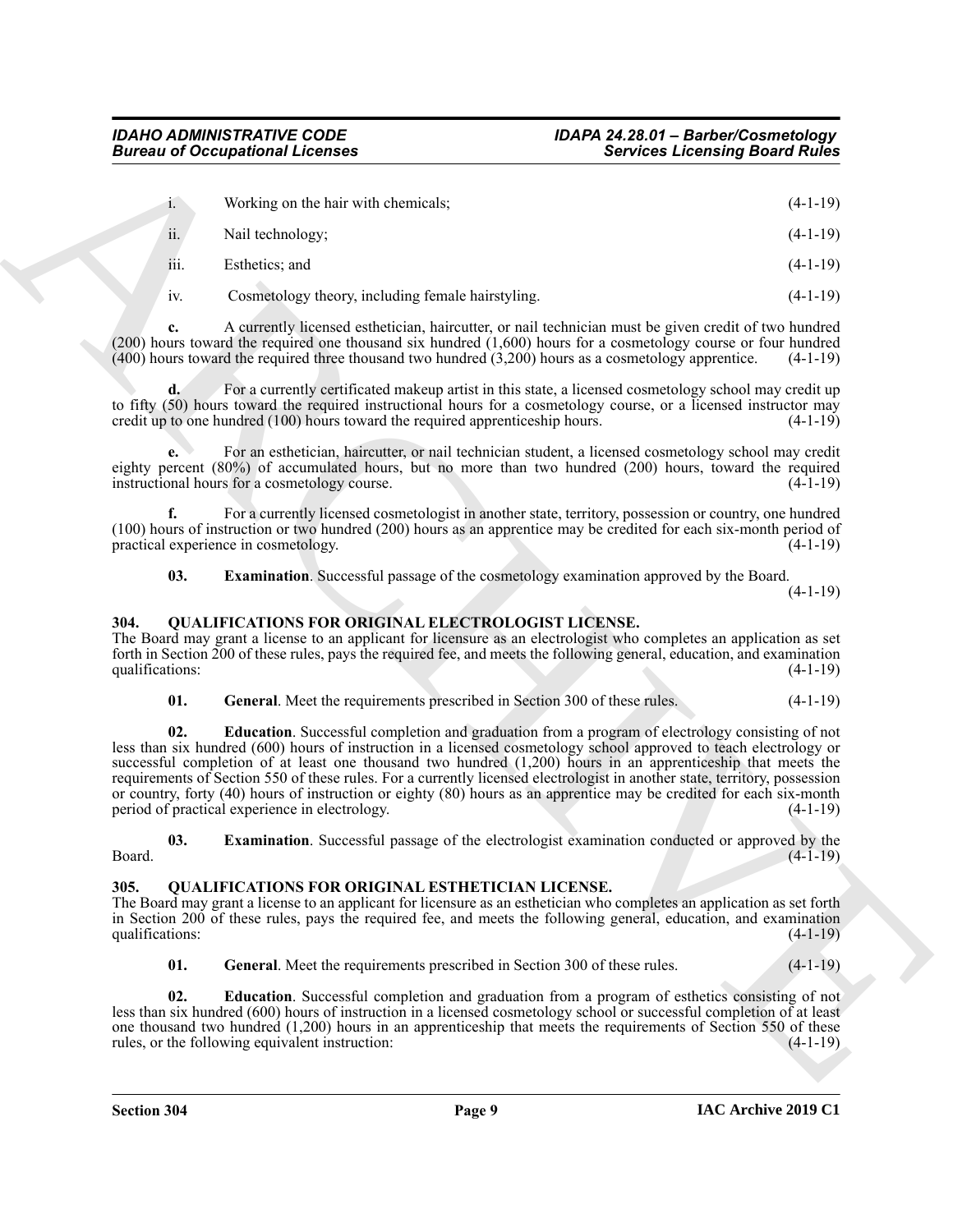### *IDAHO ADMINISTRATIVE CODE IDAPA 24.28.01 – Barber/Cosmetology*

For a currently certificated makeup artist in this state, a licensed cosmetology school may credit up to fifty (50) hours toward the required instructional hours for an esthetics course or, a licensed instructor may credit up to one hundred (100) hours toward the required apprenticeship hours. (4-1-19)

**b.** A licensed cosmetology school may credit one-seventh (1/7) of accumulated hours toward the required instructional hours for an esthetics course for a cosmetology student. (4-1-19)

**c.** For a currently licensed esthetician in another state, territory, possession or country, sixty (60) hours of instruction or one hundred twenty (120) hours as an apprentice may be given for each six-month period of practical experience in esthetics. (4-1-19)

<span id="page-9-5"></span><span id="page-9-4"></span>**03. Examination**. Successful passage of the esthetician examination approved by the Board. (4-1-19)

#### <span id="page-9-0"></span>**306. QUALIFICATIONS FOR ORIGINAL HAIRCUTTER LICENSE.**

The Board may grant a license to an applicant for licensure as a haircutter who completes an application as set forth in Section 200 of these rules, pays the required fee, and meets the following general, education, and examination qualifications:

<span id="page-9-7"></span><span id="page-9-6"></span>**01.** General. Meet the requirements prescribed in Section 300 of these rules.  $(4-1-19)$ 

**02. Education**. Successful completion of and graduation from a program of haircutting consisting of not less than nine hundred (900) hours of instruction in a licensed cosmetology school or the following equivalent instruction: (4-1-19) instruction: (4-1-19)

**a.** A licensed cosmetology school may credit one-seventh (1/7) of accumulated hours toward the instructional hours for a haircutter course for a cosmetology student. (4-1-19) required instructional hours for a haircutter course for a cosmetology student.

For a currently licensed haircutter in another state, territory, possession or country, ninety (90) hours of instruction or one hundred twenty (120) hours as an apprentice may be credited for each six-month period of practical experience in haircutting, hair design, or cosmetology. (4-1-19)

#### <span id="page-9-8"></span><span id="page-9-1"></span>**307. QUALIFICATIONS FOR ORIGINAL NAIL TECHNICIAN LICENSE.**

The Board may grant a license to an applicant for licensure as a nail technician who completes an application as set forth in Section 200 of these rules, pays the required fee, and meets the following general, education, and examination qualifications:

<span id="page-9-11"></span><span id="page-9-9"></span>**01.** General. Meet the requirements prescribed in Section 300 of these rules. (4-1-19)

Bureau of Occupation and Constraints and the state of the state of the state of the state of the state of the state of the state of the state of the state of the state of the state of the state of the state of the state o **02. Education**. Successful completion and graduation from a program of nail technology consisting of not less than four hundred (400) hours of instruction in a cosmetology school approved by the Board or completed at least eight hundred (800) hours in an apprenticeship that meets the requirements of Section 550 of these rules, or the following equivalent instruction: (4-1-19)

**a.** A licensed cosmetology school may credit one-seventh (1/7) of accumulated hours toward the required instructional hours for a nail technology course for a cosmetology student. (4-1-19)

**b.** For a currently licensed nail technician in another state, territory, possession or country, forty (40) hours of instruction or eighty (80) hours as an apprentice may be credited for each six-month period of practical experience in nail technology. (4-1-19) experience in nail technology.

<span id="page-9-10"></span><span id="page-9-3"></span>**03. Examination**. Successful passage of the nail technician examination approved by the Board.

(4-1-19)

#### <span id="page-9-2"></span>**308. QUALIFICATIONS FOR MAKEUP ARTIST CERTIFICATE.**

The Board may grant a certificate to an applicant for certification as a makeup artist who completes an application as set forth in Section 200 of these rules, pays the required fee, and meets the following general and education/training requirements: (4-1-19)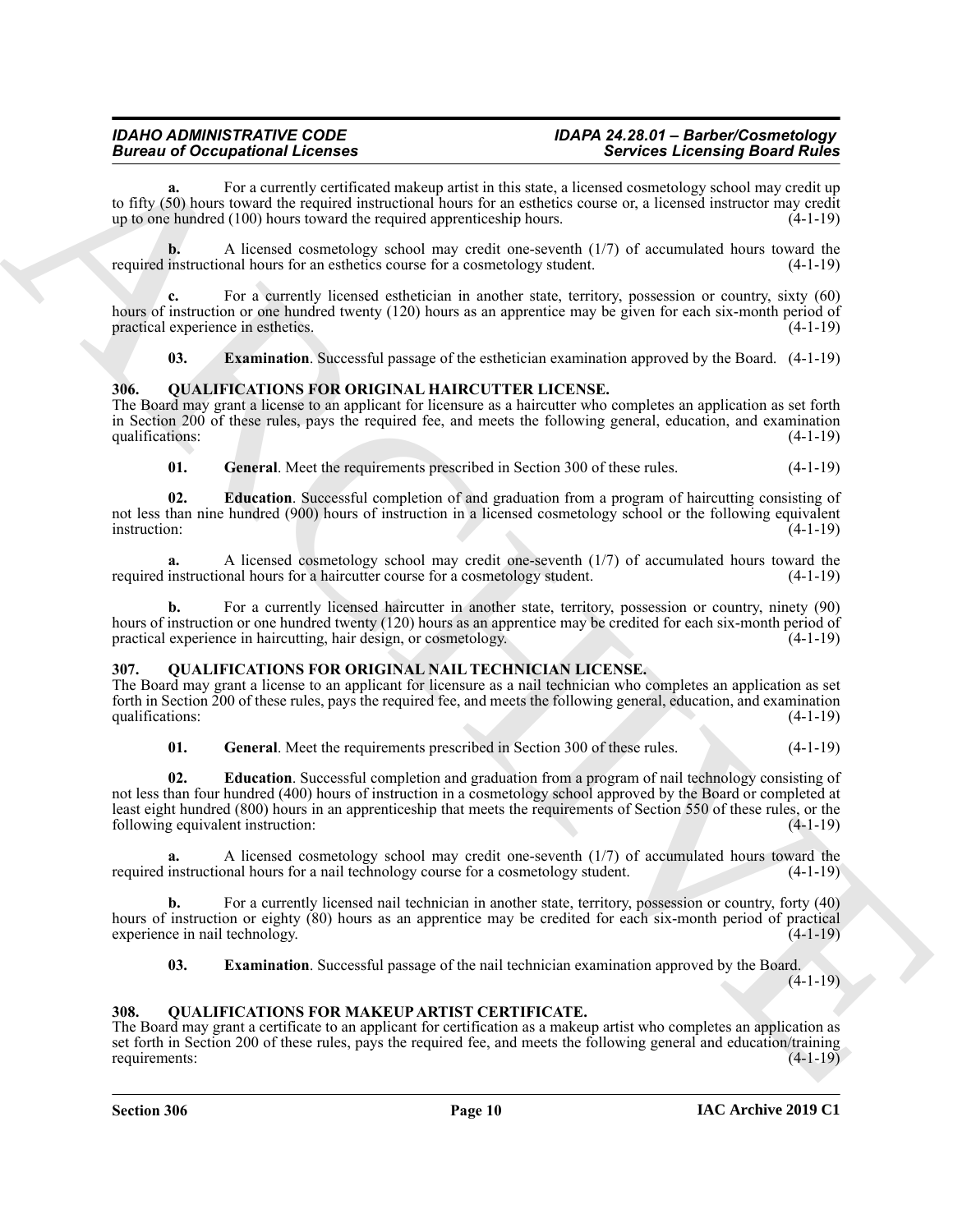<span id="page-10-5"></span><span id="page-10-4"></span><span id="page-10-3"></span><span id="page-10-2"></span><span id="page-10-1"></span><span id="page-10-0"></span>

|                    | <b>Bureau of Occupational Licenses</b>                                          | <b>Services Licensing Board Rules</b>                                                                                                                                                                                                                                                                                                         |            |
|--------------------|---------------------------------------------------------------------------------|-----------------------------------------------------------------------------------------------------------------------------------------------------------------------------------------------------------------------------------------------------------------------------------------------------------------------------------------------|------------|
|                    | 01.<br>General. Meet the requirements prescribed in Section 300 of these rules. |                                                                                                                                                                                                                                                                                                                                               | $(4-1-19)$ |
|                    | 02.<br>from one or more of the following sources:                               | <b>Education/Training.</b> Successful completion of instruction of not less than one hundred (100)<br>hours in makeup artistry, which must include instruction and practical experience in safety and infection control.<br>Hours may be classroom instruction, training, practical experience, or a combination. Instruction may be received | $(4-1-19)$ |
| a.                 |                                                                                 | A cosmetology school licensed in this state or another state, territory, possession, or country;                                                                                                                                                                                                                                              | $(4-1-19)$ |
| b.                 |                                                                                 | A cosmetology or esthetics instructor licensed in this state or another state, territory or possession;                                                                                                                                                                                                                                       | $(4-1-19)$ |
| c.                 |                                                                                 | A retail cosmetics dealer licensed in this state or another state, territory or possession; or                                                                                                                                                                                                                                                | $(4-1-19)$ |
| d.                 | Other source of instruction that includes:                                      |                                                                                                                                                                                                                                                                                                                                               | $(4-1-19)$ |
| i.                 | Knowledgeable and experienced instructor with a record of safe practices;       |                                                                                                                                                                                                                                                                                                                                               | $(4-1-19)$ |
| ii.                | Instruction in client safety and safe product selection; and                    |                                                                                                                                                                                                                                                                                                                                               | $(4-1-19)$ |
| iii.               | Hands-on practice and training in infection control.                            |                                                                                                                                                                                                                                                                                                                                               | $(4-1-19)$ |
| e.                 |                                                                                 | Any combination of the sources listed in Subsections 308.02.a. through d. of these rules. (4-1-19)                                                                                                                                                                                                                                            |            |
|                    | 03.<br>makeup artistry in the following ways:                                   | Documentation of Education/Training. An applicant may present proof of education/training in                                                                                                                                                                                                                                                  | $(4-1-19)$ |
| a.                 |                                                                                 | A current cosmetology or esthetician license from another state, territory, possession or country.                                                                                                                                                                                                                                            | $(4-1-19)$ |
| b.                 | Transcripts or records of instruction.                                          |                                                                                                                                                                                                                                                                                                                                               | $(4-1-19)$ |
| c.                 | this state or another state, territory or possession of the United States.      | Documentation of work history and training as an employee for a retail cosmetics dealer licensed in                                                                                                                                                                                                                                           | $(4-1-19)$ |
| d.<br>these rules. |                                                                                 | Membership in the International Alliance of Theatrical Stage Employees Make-Up Artists and Hair<br>Stylists Guild or other similar organization whose membership requirements meet or exceed the requirements of                                                                                                                              | $(4-1-19)$ |
| e.                 | Documentation of other training/experience must include:                        |                                                                                                                                                                                                                                                                                                                                               | $(4-1-19)$ |
| $\mathbf{i}$ .     |                                                                                 | Identity and qualifications of the person delivering the instruction/training;                                                                                                                                                                                                                                                                | $(4-1-19)$ |
| ii.                |                                                                                 | Method of instruction/training and amount of hands-on training provided; and                                                                                                                                                                                                                                                                  | $(4-1-19)$ |
| iii.<br>rules.     |                                                                                 | Subject matters covered, particularly pertaining to topics listed in Subsection 308.02.d. of these                                                                                                                                                                                                                                            | $(4-1-19)$ |
|                    | 04.<br>demonstration of competency in that area.                                | Additional Education/Training. The Board may require an applicant who does not have a<br>documented record of sufficient training in safety and infection control to obtain additional training or other                                                                                                                                      | $(4-1-19)$ |
| 309.               |                                                                                 | QUALIFICATIONS FOR ORIGINAL BARBER OR BARBER-STYLIST INSTRUCTOR                                                                                                                                                                                                                                                                               |            |
| LICENSE.           |                                                                                 | The Board may grant a license to an applicant for licensure as a barber instructor or barber-stylist instructor who                                                                                                                                                                                                                           |            |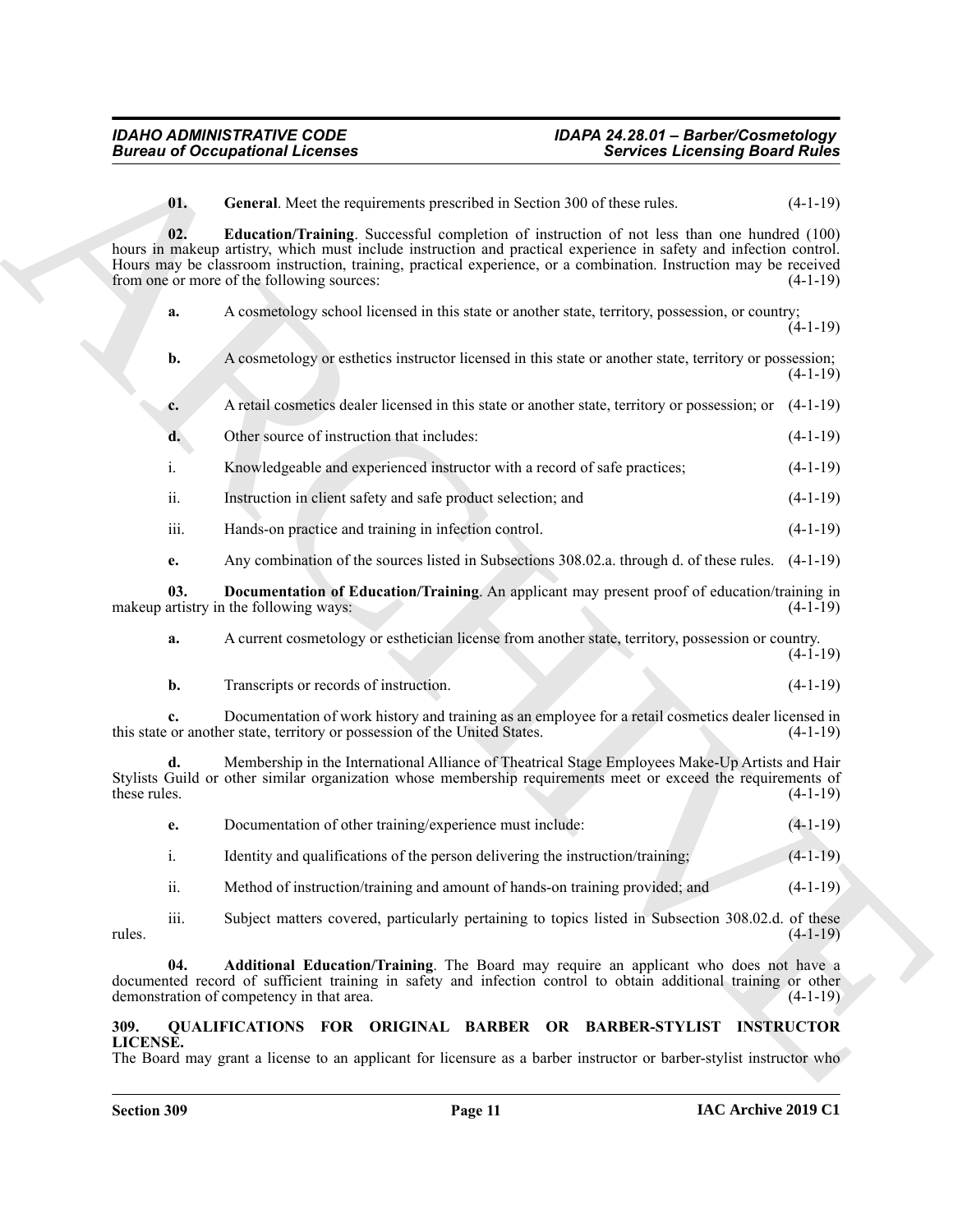completes an application as set forth in Section 200 of these rules, pays the required fee, and meets the following licensure, education, experience, and examination qualifications: (4-1-19) licensure, education, experience, and examination qualifications:

<span id="page-11-3"></span>**01. Licensure**. Hold a current barber license for a barber instructor applicant or hold a current barberstylist or cosmetologist license for a barber-stylist instructor applicant. (4-1-19)

<span id="page-11-1"></span>**02. Education and Experience**. At least five (5) years of experience as a licensed barber for a barber instructor applicant or as a licensed barber-stylist for a barber-stylist instructor applicant or have satisfactorily completed: (4-1-19)

**a.** A minimum six (6) month course of barber instructing for a barber instructor applicant or barberstylist instructing for a barber-stylist instructor applicant as a student in a licensed barber school, provided that the course consist of no less than nine hundred (900) hours; or course consist of no less than nine hundred  $(900)$  hours; or

**b.** A minimum three (3) month course of barber instructing for a barber instructor applicant or barberstylist instructing for a barber-stylist instructor applicant as a student in a licensed barber school, if the applicant has at least two (2) years of experience as a licensed barber for a barber instructor applicant or as a barber-stylist for a barber-stylist instructor applicant, provided that the course consist of no less than five hundred (500) hours; or

 $(4-1-19)$ 

**c.** Hold a cosmetology instructor license in this state.  $(4-1-19)$ 

<span id="page-11-4"></span><span id="page-11-2"></span>**03. Examination**. Successful passage of the instructor examination approved by the Board. (4-1-19)

Because of Cocapacitorium Licensins and Controlline and the state of Sevices Lechtning Bear Philip Section 1981<br>
Action 1981 (and the state of the state of the state of the state of the state of the state of the state of **04. Single License Required to Practice and Instruct**. The holder of a license issued by the board who is subsequently issued an instructor license is permitted to maintain a single license to practice. An instructor license issued by the board permits the holder to both practice and instruct only within the scope of the license(s) held under Subsection 01 of this rule. The holder of a cosmetologist license who is subsequently issued a barber-stylist instructor license may not practice or instruct elements of barbering or barber-styling that are outside the definition of cosmetology unless the licensee also has been issued a license as a barber or barber-stylist by the board. (4-1-19)

#### <span id="page-11-5"></span><span id="page-11-0"></span>**310. QUALIFICATIONS FOR ORIGINAL COSMETOLOGY INSTRUCTOR LICENSE.**

The Board may grant a license to an applicant for licensure as an instructor of cosmetology, electrology, esthetics, or nail technology who completes an application as set forth in Section 200 of these rules, pays the required fee, and meets the following licensure, education, experience, and examination qualifications: (4-1-19) meets the following licensure, education, experience, and examination qualifications:

<span id="page-11-8"></span>**01.** General. Meet the requirements prescribed in Section 300 of these rules. (4-1-19)

<span id="page-11-9"></span><span id="page-11-6"></span>**02. Licensure**. Hold a current license as a cosmetologist, electrologist, esthetician, or nail technician. (4-1-19)

**03. Education or Equivalent**. Earned twelve (12) college credit hours or the equivalent. Credit hours must be obtained from the Education Department, Speech Communications Department or from the Psychology/<br>Sociology Department and other credit at the discretion of the Board. Equivalency is determined as: (4-1-19) Sociology Department and other credit at the discretion of the Board. Equivalency is determined as:

**a.** Completion of teaching seminars focusing on cosmetology, nail technology, esthetics, or electrology approved by the Board. Fourteen (14) clock hours is equivalent to one (1) semester college credit hour in an approved seminar. Verification of satisfactory completion must be submitted to the Board for its approval; or

 $(4-1-19)$ 

**b.** Verified satisfactory teaching as a qualified instructor from another state for one (1) of the previous three (3) years immediately prior to application; or (4-1-19)

<span id="page-11-7"></span>**c.** Successful passage of the instructor examination approved by the Board. (4-1-19)

**04. Experience**. At least five (5) years of experience as a licensed cosmetologist, electrologist, esthetician, or nail technician, which must be immediately preceding the application, or have satisfactorily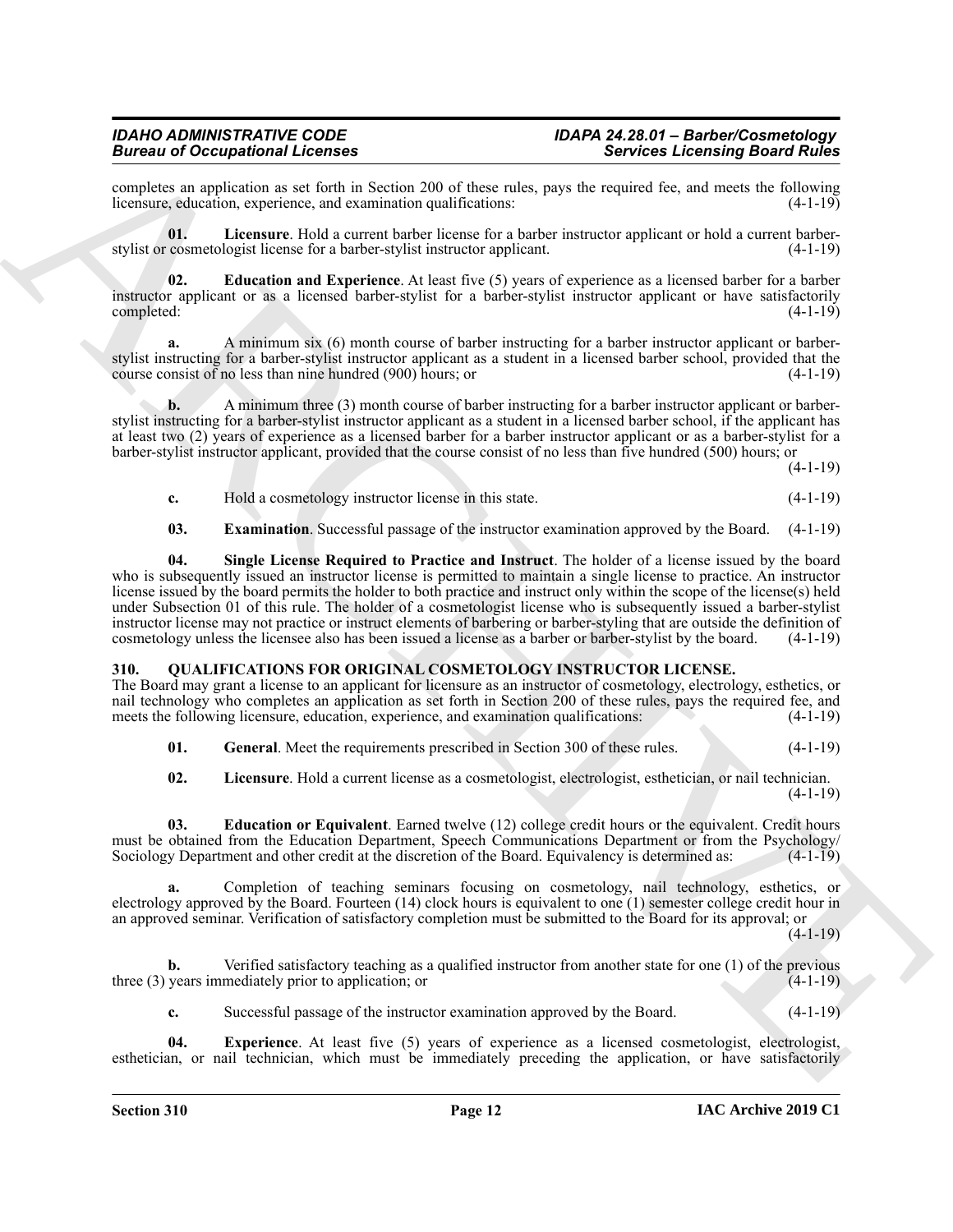### *IDAHO ADMINISTRATIVE CODE IDAPA 24.28.01 – Barber/Cosmetology*

#### <span id="page-12-4"></span><span id="page-12-3"></span><span id="page-12-0"></span>**311. APPROVED EXAMINATION.**

#### <span id="page-12-9"></span><span id="page-12-7"></span><span id="page-12-1"></span>**312. WRITTEN STATEMENT OF SUITABILITY FOR LICENSURE OR CERTIFICATION.**

|                           | <b>Bureau of Occupational Licenses</b>                                                                                                                                                                                                                                                                                                                                                                                                                                                   | <b>Services Licensing Board Rules</b> |
|---------------------------|------------------------------------------------------------------------------------------------------------------------------------------------------------------------------------------------------------------------------------------------------------------------------------------------------------------------------------------------------------------------------------------------------------------------------------------------------------------------------------------|---------------------------------------|
| completed:                |                                                                                                                                                                                                                                                                                                                                                                                                                                                                                          | $(4-1-19)$                            |
| a.                        | A minimum six (6) month course of cosmetology instructing as a student in a licensed cosmetology<br>school, provided that the course consist of no less than nine hundred (900) hours; or                                                                                                                                                                                                                                                                                                | $(4-1-19)$                            |
|                           | A minimum three (3) month course of cosmetology instructing as a student in a licensed<br>cosmetology school, if the applicant has at least two (2) years of experience as a licensed cosmetologist, electrologist,<br>esthetician, or nail technician, provided that the course consist of no less than five hundred $(500)$ hours; or $(4-1-19)$                                                                                                                                       |                                       |
| c.                        | Hold a barber or barber-stylist instructor license in this state.                                                                                                                                                                                                                                                                                                                                                                                                                        | $(4-1-19)$                            |
| 05.                       | Single License Required to Practice and Instruct. The holder of a license issued by the Board<br>who is subsequently issued an instructor license is permitted to maintain a single license to practice. An instructor<br>license issued by the Board permits the holder to both practice and instruct only within the scope of the license(s)<br>held under Subsection 310.02 of this rule.                                                                                             | $(4-1-19)$                            |
| 311.                      | <b>APPROVED EXAMINATION.</b><br>Approved examinations shall be the written and practical examination provided by the National Interstate Council of<br>State Boards of Cosmetology (NIC) for the discipline for which licensure is sought. A passing score must be obtained<br>on both the written and practical examination. A passing score will be determined by NIC.                                                                                                                 | $(4-1-19)$                            |
| 312.                      | WRITTEN STATEMENT OF SUITABILITY FOR LICENSURE OR CERTIFICATION.<br>An applicant who or whose license has a conviction, finding of guilt, withheld judgment, or suspended sentence for a<br>felony or crime involving moral turpitude, or has been subject to discipline in another state, territory or country must<br>submit with his/her application a written statement and any supplemental information establishing his/her current<br>suitability for licensure or certification. | $(4-1-19)$                            |
| 01.<br>evidence:          | Consideration of Factors and Evidence. The Board shall consider the following factors or                                                                                                                                                                                                                                                                                                                                                                                                 | $(4-1-19)$                            |
| a.                        | The severity or nature of the crime or discipline;                                                                                                                                                                                                                                                                                                                                                                                                                                       | $(4-1-19)$                            |
| b.                        | The period of time that has passed since the crime or discipline under review;                                                                                                                                                                                                                                                                                                                                                                                                           | $(4-1-19)$                            |
| c.                        | The number or pattern of crimes or discipline or other similar incidents;                                                                                                                                                                                                                                                                                                                                                                                                                | $(4-1-19)$                            |
| d.<br>repetition;         | The circumstances surrounding the crime or discipline that would help determine the risk of                                                                                                                                                                                                                                                                                                                                                                                              | $(4-1-19)$                            |
| e.                        | The relationship of the crime or discipline to the practice of barbering or cosmetology;                                                                                                                                                                                                                                                                                                                                                                                                 | $(4-1-19)$                            |
| f.<br>rehabilitation; and | The applicant's activities since the crime or discipline under review, such as employment,<br>education, participation in treatment, payment of restitution, or any other factors which may be evidence of current                                                                                                                                                                                                                                                                       | $(4-1-19)$                            |
| g.                        | Any other information regarding rehabilitation or mitigating circumstances.                                                                                                                                                                                                                                                                                                                                                                                                              | $(4-1-19)$                            |
| 02.                       | Interview. The board may, at its discretion, grant an interview of the applicant.                                                                                                                                                                                                                                                                                                                                                                                                        | $(4-1-19)$                            |
| 03.                       | Applicant Bears the Burden. The applicant shall bear the burden of establishing his/her current<br>suitability for licensure or certification.                                                                                                                                                                                                                                                                                                                                           | $(4-1-19)$                            |
| 313.                      | REQUIREMENTS FOR LICENSURE BY ENDORSEMENT.<br>The Board may grant a license to an applicant for licensure by endorsement who completes an application as set forth<br>in Section 200 of these rules and meets the following requirements:                                                                                                                                                                                                                                                | $(4-1-19)$                            |
|                           |                                                                                                                                                                                                                                                                                                                                                                                                                                                                                          |                                       |

#### <span id="page-12-10"></span><span id="page-12-8"></span><span id="page-12-5"></span><span id="page-12-2"></span>**313. REQUIREMENTS FOR LICENSURE BY ENDORSEMENT.**

#### <span id="page-12-6"></span>**01. General Requirements**. The applicant must: (4-1-19)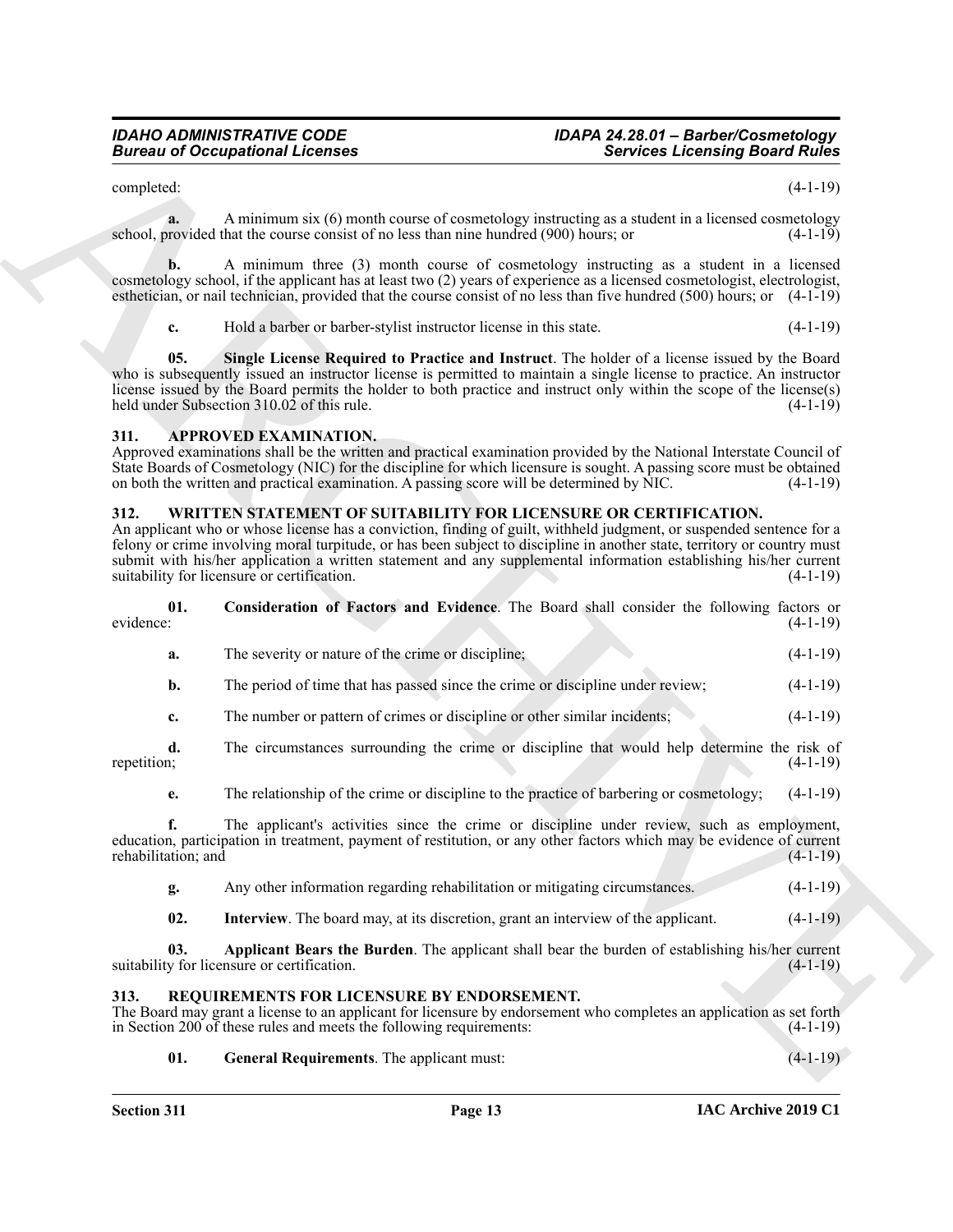- **a.** Be at least eighteen (18) years of age; (4-1-19)
- **b.** Meet the education requirements set forth in Subsection 300.02 of these rules; and  $(4-1-19)$
- <span id="page-13-4"></span>**c.** Meet the good moral character requirements set forth in Subsection 300.03 of these rules.  $(4-1-19)$

**02. Hold a Current License and Have Experience**. The applicant must be the holder of a current active license or certificate of qualification in the profession and at the level for which a license is being sought, issued by the authorized regulatory entity in another state, territory, possession, or foreign country. The certification of licensure must be received by the Board from the issuing agency; and (4-1-19)

**a.** Must show that the state, territory, possession, or foreign country has licensing requirements substantially equivalent to or higher than those required for new applicants in Idaho; or (4-1-19)

**b.** Document at least one (1) year of actual practice under certification or licensure in the three (3) mediately prior to application in the profession for which a license is being sought. (4-1-19) years immediately prior to application in the profession for which a license is being sought.

#### <span id="page-13-0"></span>**314. -- 324. (RESERVED)**

#### <span id="page-13-2"></span><span id="page-13-1"></span>**325. LICENSURE AND OPERATION OF PRIMARY AND CONTIGUOUS ESTABLISHMENTS.** Except as otherwise provided in statute and these rules, a licensed individual must practice within a licensed establishment. An establishment may be licensed as a primary establishment or a contiguous establishment that operates within a primary establishment. (4-1-19)

<span id="page-13-3"></span>**01. Primary Establishment License**. A primary establishment license may be issued and annually renewed only under the following conditions: (4-1-19)

Bureau of Occupational Licenses<br>
Bureau of the state control of the state state and the state state and the state of the state of the state of the state of the state of the state of the state of the state of the state of **a.** Application for establishment license shall be made on forms furnished by the Board and shall include plans and specifications complying with the Board's safety and disinfection requirements. The fully completed application form, with the required fees, must be submitted to the Board and a license issued prior to the opening or operation of any barber or cosmetology primary establishment; and (4-1-19)

**b.** There is a clearly defined and designated working floor space of adequate dimension to allow the safe and sanitary practice of any one (1) or combination of defined practices of cosmetology or barber-styling for all individual stations that may be in operation in addition to any restroom and access areas; and (4-1-19)

**c.** There is an approved hot and cold running water source and drainage system that is available to any contiguous establishment or other establishment or facility that may exist; and must be within the perimeters of the licensed establishment and separate from the toilet facilities; and (4-1-19) licensed establishment and separate from the toilet facilities; and

**d.** There are restroom facilities conveniently located and accessible from within the building in which the primary establishment is located and which shall be accessible from the primary area and to all areas designated for the operation of contiguous establishments. Restroom facilities shall contain an approved hot and cold running water source and approved drainage system. The water source shall be in addition to the work area facilities; and

 $(4-1-19)$ 

**e.** Any areas designated by the primary establishment for the operation of contiguous establishments shall be clearly defined and fixed, and shall provide adequate dimension to allow the safe and sanitary practice of any one or a combination of the defined practices of cosmetology or barber-styling for all stations that may be operated in that area.  $(4-1-19)$ 

**f.** The holder of the primary establishment license is responsible for complying with the safety and disinfection requirements and all other applicable statutes and rules for the designated licensed area of the primary establishment, including areas that are cooperatively or jointly used as "common areas" such as shampoo bowls, restrooms, entrance or reception areas. (4-1-19)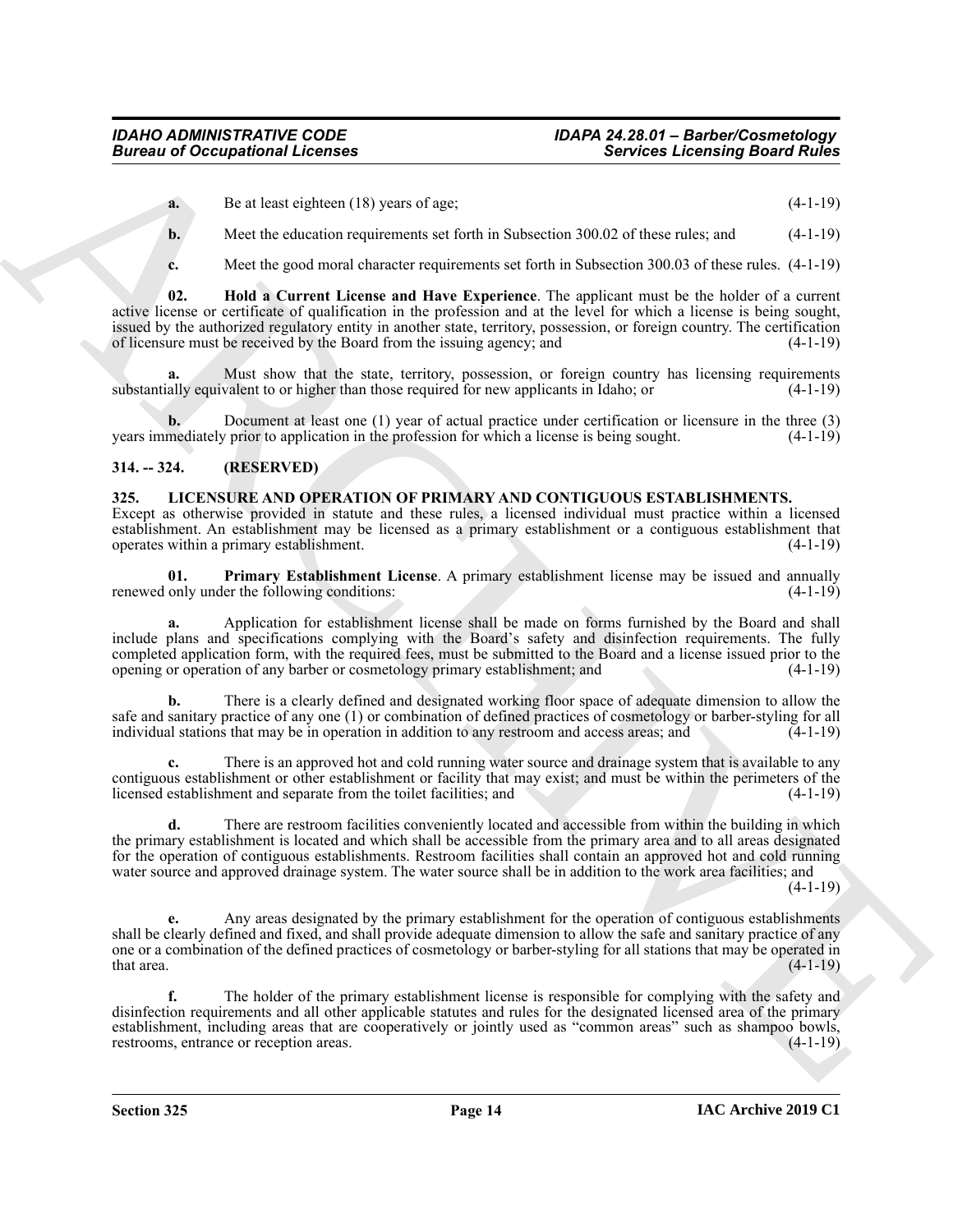<span id="page-14-9"></span>**02.** Contiguous Establishment License. A contiguous establishment license may be issued and renewed only under the following conditions: (4-1-19) annually renewed only under the following conditions:

**a.** Application for establishment license shall be made on forms furnished by the Board. The fully completed application form, with the required fees, must be submitted to the Board and a license issued prior to the opening or operation of any barber or cosmetology contiguous establishment; and (4-1-19)

**b.** The contiguous establishment is associated with a currently licensed primary establishment and a holder of the primary establishment license provides proof that the primary shop is equipped to meet the safety and disinfection requirements and rules of the Board; and (4-1-19)

**c.** The contiguous establishment shall only operate in the contiguous establishment designated areas e associated primary establishment. within the associated primary establishment.

<span id="page-14-7"></span>**d.** The holder of the contiguous establishment license will be responsible for complying with the safety and disinfection requirements and all other applicable statutes and rules for the contiguous designated area<br>(4-1-19) (4-1-19) where it operates.

Biomass of Company in Liebands<br>
Services Lebaning Services Lebaning Services Lebaning Services Lebaning Services Lebaning Services (1998)<br>
Application Revisions Services Architectures (Architecture Services Company in Lie **03. Businesses Other Than a Licensed Establishment or Facility**. Businesses other than one licensed under Chapter 58, Title 54, Idaho Code, and living quarters shall be separate and apart. Home establishments must provide a separate outside entrance directly into the establishment and substantial partitions or walls shall extend from the floor to not less than seven (7) feet high, separating the establishment from adjoining rooms used for business or domestic purposes. All doors to an establishment from adjacent rooms shall be closed. (4-1-19)

<span id="page-14-8"></span>**04. Conditions for Issuance**. No primary establishment license may be issued which includes or all or any portion of an existing establishment license. (4-1-19) overlaps all or any portion of an existing establishment license.

#### <span id="page-14-1"></span><span id="page-14-0"></span>**326. ESTABLISHMENT CHANGES IN OWNERSHIP OR LOCATION.**

Whenever a change of ownership or fixed location of an establishment occurs, an original license fee must be paid and compliance with all rules concerning a new establishment must be met before a new license will be issued. Establishment licenses are not transferable. (4-1-19)

<span id="page-14-3"></span>**01. Board Must Be Informed of All Changes**. The Board must be informed in writing of any and all changes of ownership and location of establishments. (4-1-19)

<span id="page-14-4"></span>**02. Deletion of an Owner**. Deletion of an owner in a multiple ownership may be effected by filing a tatement with the Board signed by the person withdrawing and the remaining owner(s). (4-1-19) written statement with the Board signed by the person withdrawing and the remaining owner(s).

<span id="page-14-6"></span>**03. Transfer of Ownership**. If the transfer involves change of corporate structure or deleting one (1) or more owners, a written notarized statement signed by all former owners as registered with the Board shall be accepted. (4-1-19)

<span id="page-14-2"></span>**04. Addition of an Owner**. Addition of an owner to a multiple ownership constitutes a change in ownership and the requirements for a new establishment apply. (4-1-19)

<span id="page-14-5"></span>**05. Out of Business**. Whenever any establishment ceases operation at the licensed location, the owner(s) or authorized agent of the establishment shall notify the Board by submitting: (4-1-19)

**a.** A signed letter by the owner(s) or authorized agent advising that the establishment is out of business; or (4-1-19) business; or  $(4-1-19)$ 

**b.** The establishment license bearing the signature of the owner(s) or authorized agent and marked out-of-business; or (4-1-19)

**c.** For a contiguous establishment license, a signed statement by the associated primary establishment advising that the contiguous establishment is out of business. (4-1-19)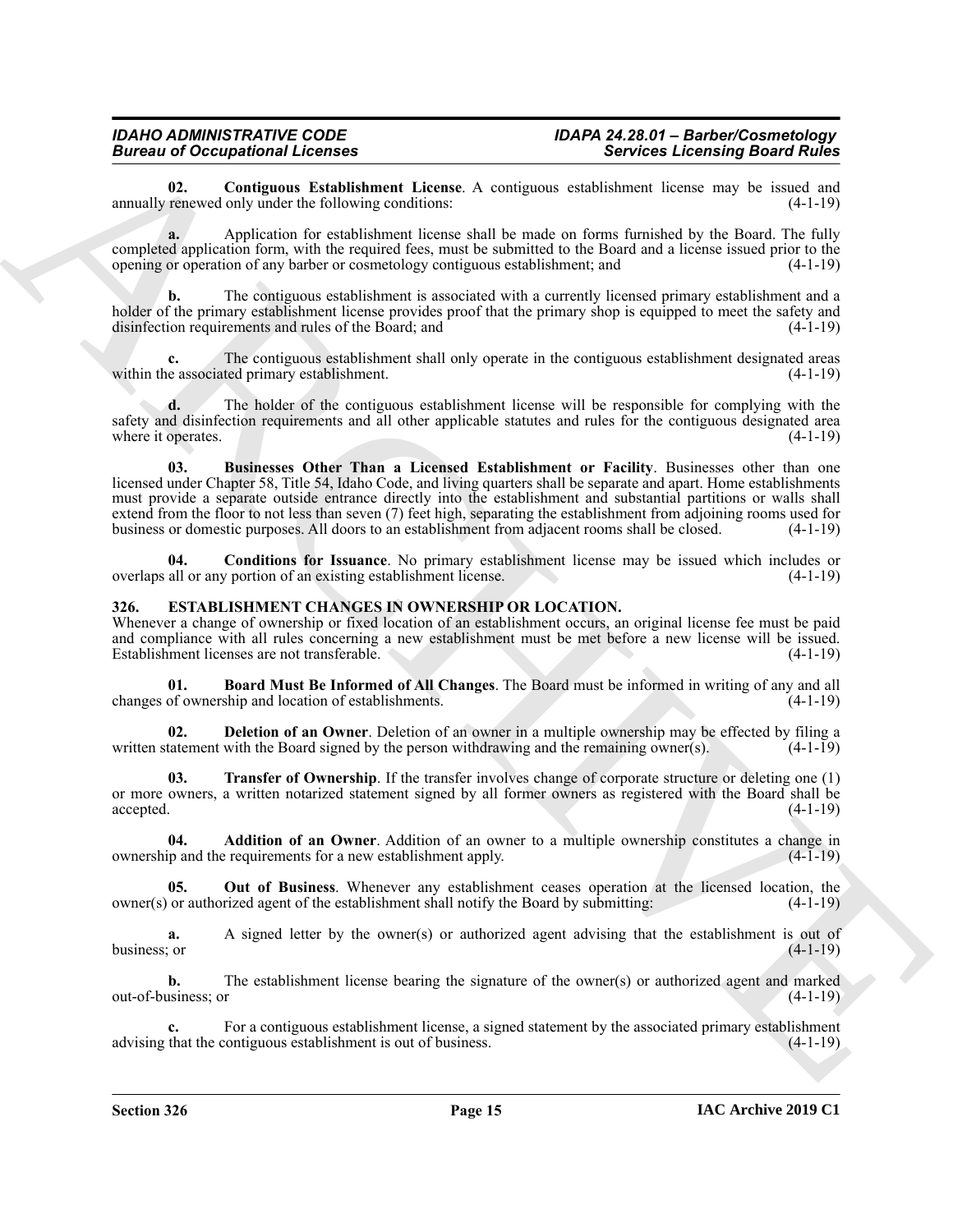### *IDAHO ADMINISTRATIVE CODE IDAPA 24.28.01 – Barber/Cosmetology*

**d.** In the event that the Board has not been notified about the cessation of operations pursuant to this rule and documentation or evidence has been obtained that an establishment has ceased operation at the licensed location, the Board may cancel the establishment license upon a thirty (30) day written notice to the owner(s) or authorized agent of the establishment. (4-1-19)

<span id="page-15-2"></span>**06.** License Status. A new primary establishment license will not be issued for any location that is licensed as a primary establishment at the time of application.  $(4-1-19)$ currently licensed as a primary establishment at the time of application.

#### <span id="page-15-3"></span><span id="page-15-0"></span>**327. RETAIL COSMETICS DEALER LICENSE.**

The Board may grant a retail cosmetic dealer license to allow the application of cosmetic products to customers' faces in connection with the sale of the products. An applicant for a retail cosmetic dealer license must complete an application as set forth in Section 200 of these rules, pay the required fee, and meet the following requirements:

(4-1-19)

**01. Requirements**. All retail cosmetic dealers shall provide an area within the business premises for disinfection and storage of equipment and supplies necessary to perform any cosmetic application services provided.<br>The business premises must have: (4-1-19) The business premises must have:

<span id="page-15-6"></span>

| а. | Access to hot and cold running water;     | $(4-1-19)$ |
|----|-------------------------------------------|------------|
|    | Access to restroom facilities;            | $(4-1-19)$ |
|    | Disinfectants, as defined in these rules; | $(4-1-19)$ |

**d.** Single-use samples, wipes, spatulas or other dispensing techniques designed to prevent contamination of the cosmetic product; and

<span id="page-15-5"></span><span id="page-15-4"></span>
$$
e. \qquad \text{First-aid kit.} \tag{4-1-19}
$$

**02. Change in Ownership or Location**. Licenses are not transferable. Whenever a change of ownership or location of a facility occurs, a new application for a facility license must be submitted together with the required fee to the Board, and all the facility requirements must be met. (4-1-19)

Borrow of Concernsion Christmas states and the substitution of the Concernsion Christmas states and the substitution of the substitution of the substitution of the substitution of the substitution of the substitution of t **03. Cessation of Operation**. Whenever any facility ceases operation at the licensed location, the owner(s) shall notify the Board in writing that the facility is out of business and the facility license shall be submitted to the Bureau. In the event that the Board has not been notified about the cessation of operations pursuant to this rule and documentation or evidence has been obtained that the facility has ceased operation at the licensed location, the Board may cancel the facility license upon a thirty (30) day written notice to the owner(s) or authorized agent of the facility. (4-1-19)

#### <span id="page-15-7"></span><span id="page-15-1"></span>**328. RETAIL THERMAL STYLING EQUIPMENT DEALER REGISTRATION.**

The Board may grant a registration as a retail thermal styling equipment dealer to an applicant who completes an application as set forth in Section 200 of these rules, pay the required fee, and meet the following requirements:

 $(4-1-19)$ 

<span id="page-15-9"></span>**01. Training**. The dealer is responsible to train all employees on the proper and safe use of the thermal styling equipment and all disinfection related to the demonstration of the equipment prior to permitting an employee's use of the equipment on customers.  $(4-1-19)$ 

**02. Requirements**. All retail thermal styling equipment dealers shall provide the equipment and supplies necessary to perform any demonstration of the thermal styling equipment. The area where the demonstration is being performed must have: (4-1-19)

<span id="page-15-8"></span>

| <b>a.</b> | Disinfectants, as defined in these rules; and | $(4-1-19)$ |
|-----------|-----------------------------------------------|------------|
| <b>b.</b> | First-aid kit.                                | $(4-1-19)$ |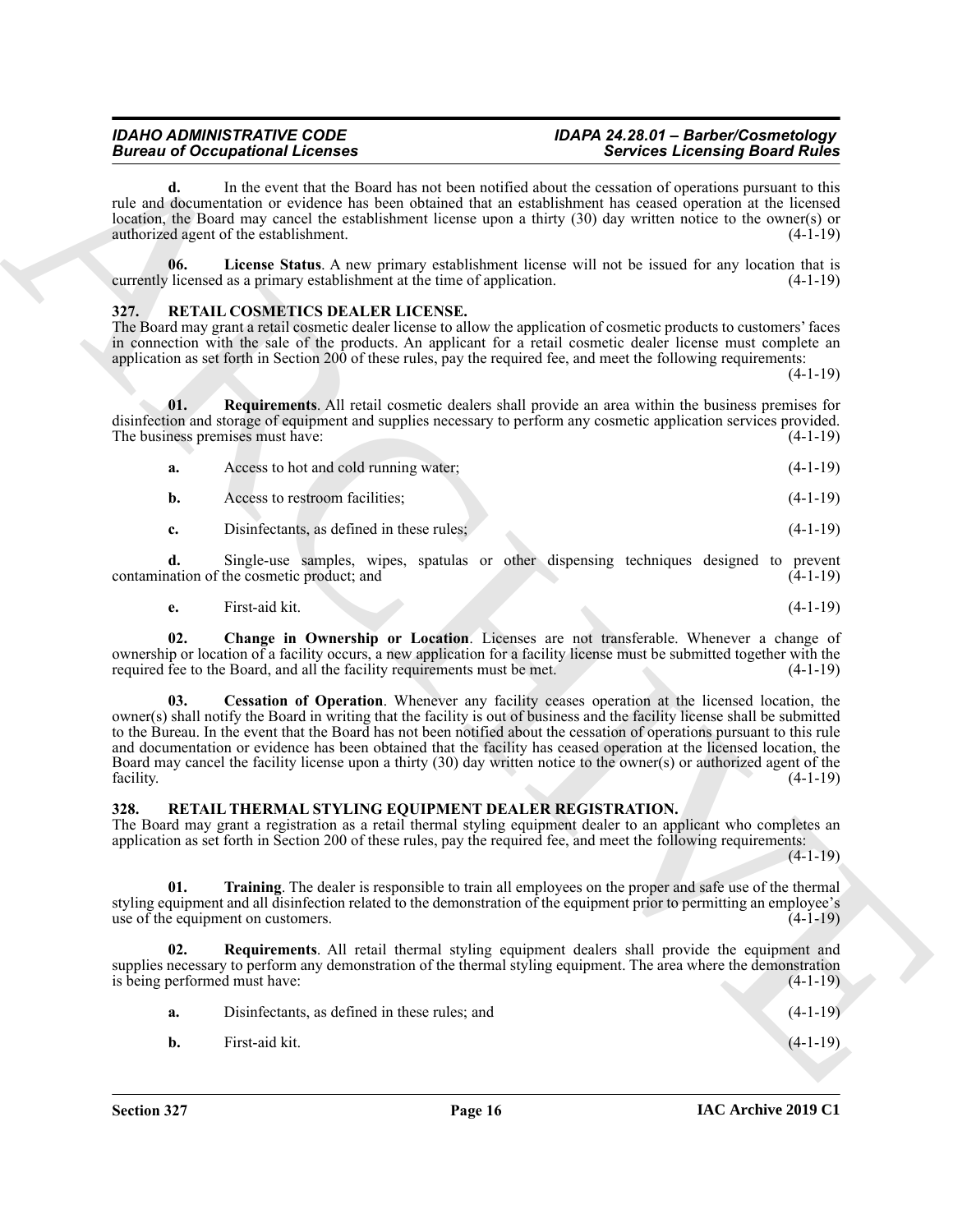### *IDAHO ADMINISTRATIVE CODE IDAPA 24.28.01 – Barber/Cosmetology*

<span id="page-16-10"></span><span id="page-16-9"></span>**03. Change in Ownership or Location**. Registrations are not transferable. Whenever a change of ownership or location of a facility occurs, a new application for a registration must be submitted together with the required fee to the Board, and all the facility requirements must be met. (4-1-19)

Bureau al Queenplates change in the method and the thermal interest in the state of the state of the state of the state of the state of the state of the state of the state of the state of the state of the state of the sta **04. Cessation of Operation**. Whenever any facility ceases operation at the licensed location, the owner(s) shall notify the Board in writing that the facility is out of business and the registration shall be submitted to the Bureau. In the event that the Board has not been notified about the cessation of operations pursuant to this rule and documentation or evidence has been obtained that the facility has ceased operation at the registered location, the Board may cancel the facility registration upon a thirty (30) day written notice to the owner(s) or authorized agent of the facility.  $(4-1-19)$ 

#### <span id="page-16-0"></span>**329. -- 399. (RESERVED)**

#### <span id="page-16-8"></span><span id="page-16-1"></span>**400. RENEWAL OR EXPIRATION OF LICENSE.**

A licensee must renew his/her/its license annually as set forth in Section 67-2614, Idaho Code, and may reinstate his/<br>her/its license within five (5) years after expiration as provided in Section 67-2614, Idaho Code. (4-1 her/its license within five (5) years after expiration as provided in Section 67-2614, Idaho Code.

#### <span id="page-16-2"></span>**401. -- 499. (RESERVED)**

#### <span id="page-16-4"></span><span id="page-16-3"></span>**500. BARBER AND COSMETOLOGY SCHOOL REQUIREMENTS.**

The Board may grant a license to an applicant for licensure to operate a barber or cosmetology school who completes an application as set forth in Section 200 of these rules, pays the required fee, and who meets the following requirements:  $(4-1-19)$ requirements:

<span id="page-16-7"></span>**01. Premises**. The premises of a barber or cosmetology school must: (4-1-19)

**a.** Possess sufficient apparatus and equipment for the proper and full teaching of all subjects or its curriculum. Each barber school must have at least one  $(1)$  barber chair that shall be of such construction that it may be readily cleaned and it shall be mechanically workable and in good working order. Space between barber chairs and the workstand or wall shall be adequate so that no student will be hampered in the performance of his/her work.

(4-1-19)

**b.** Provide adequate space, ventilation, lighting, and facilities to safely accommodate all students, instructors, and customers. (4-1-19)

**c.** Have classroom and training areas equipped with sufficient seating capacity and work stations for all enrolled students. (4-1-19)

<span id="page-16-5"></span>**d.** Provide a restroom with a sink with hot and cold running water and approved drainage system.  $(4-1-19)$ 

**02. Faculty or Instructors**. A school must be under the direct, personal supervision at all times of a licensed cosmetology instructor if a cosmetology school or a licensed barber or barber-stylist instructor if a barber school and must employ and maintain a licensed instructor for every twenty (20) students or fraction thereof, with an instructor trainee counting as an instructor for the purposes of the student-instructor ratio. (4-1-19)

**a.** An instructor shall teach only those subject areas for which the instructor has been issued a license by the Board to practice. (4-1-19)

**b.** Instructors must devote their time during school or class hours to instructing students rather than engaging in occupational practice. (4-1-19)

<span id="page-16-6"></span>**03. Operations**. A barber or cosmetology school must: (4-1-19)

**a.** Maintain regular class and instruction hours, establish grades and hold monthly examinations. This information will be transferred to the record of instruction; (4-1-19)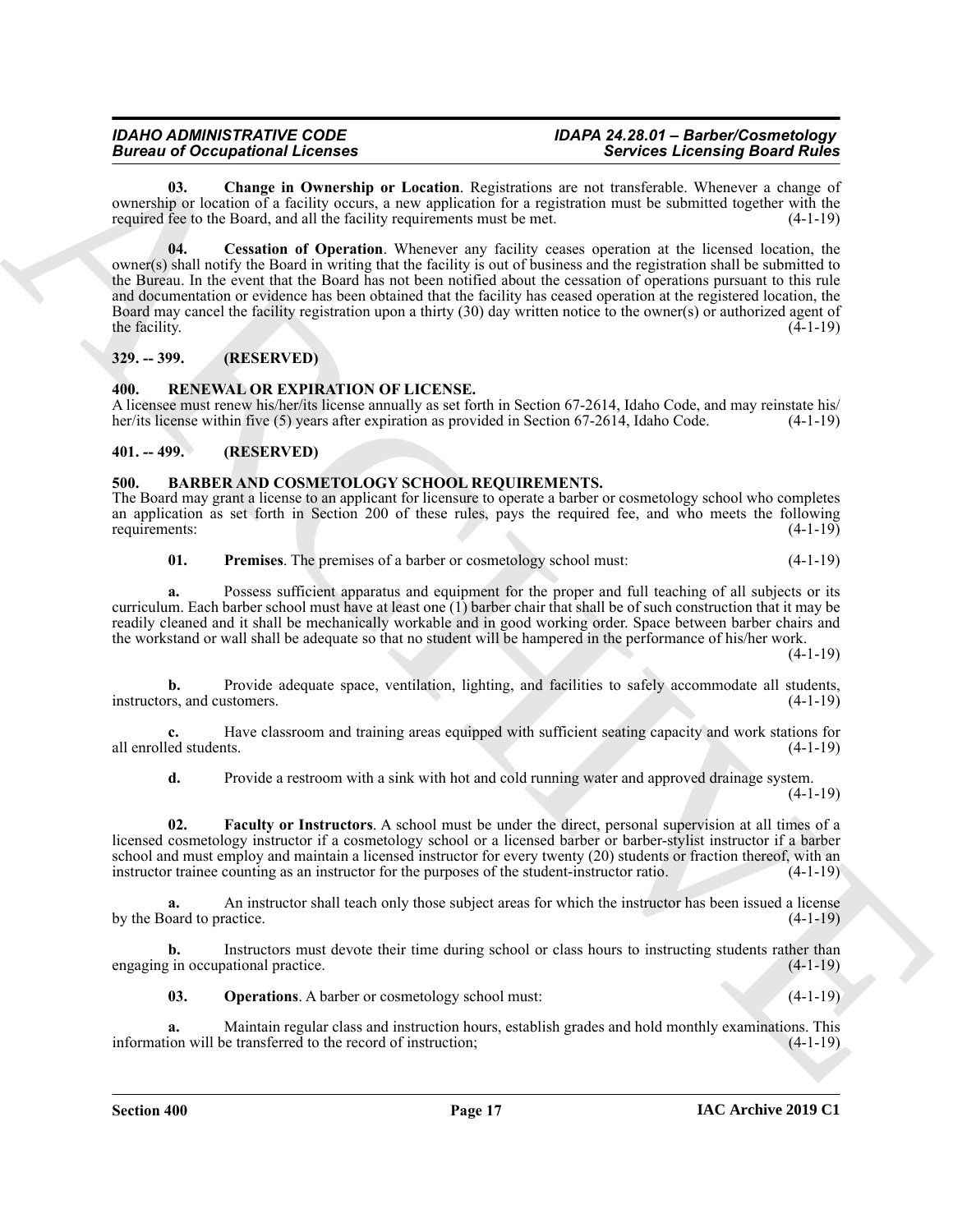#### *IDAHO ADMINISTRATIVE CODE IDAPA 24.28.01 – Barber/Cosmetology*  **Bureau of Occupational Licenses**

**b.** Prescribe a school term for training in all aspects of the practice being taught; and  $(4-1-19)$ 

<span id="page-17-4"></span><span id="page-17-3"></span>**c.** Offer school hours for the purpose of instruction on at least five (5) days per week. (4-1-19)

Bureau of Occupations I Leonards<br>
(Sevident Leonards<br>
(Sevident Leonards<br>
(A1-19)<br>
(A1-19)<br>
(A1-19)<br>
(A1-19)<br>
(A1-19)<br>
(A1-19)<br>
(A1-19)<br>
(A1-19)<br>
(A1-19)<br>
(A1-19)<br>
(A1-19)<br>
(A1-19)<br>
(A1-19)<br>
(A1-19)<br>
(A1-19)<br>
(A1-19)<br>
(A1 **04. Curriculum**. A school must submit a curriculum and course catalog that covers the subjects, as set forth in Section 54-5815(1)(g), Idaho Code, relating to the profession for which the school is seeking approval to teach. Any proposed changes to a curriculum or catalog must be approved by the Board. The submission must identify what specific changes are being made to the curriculum. (4-1-19)

**05. Clinical Work**. Each school shall advertise to the public that it is a school and that all work is done by students. The clinic area shall not have connecting entrances to establishments or businesses other than barber or cosmetology schools. (4-1-19)

**a.** Students shall not be permitted to render any clinical service to patrons until students have completed at least five percent  $(5\%)$  of the required hours of instruction.  $(4-1-19)$ 

**b.** All clinical work shall be performed under the supervision of a licensed instructor. (4-1-19)

<span id="page-17-5"></span>**c.** Clinical work shall be recorded on the record of instruction for each month. (4-1-19)

**06. Outside School Activities**. Schools may credit a student with a maximum of thirty (30) hours toward the required hours of instruction for a course of instruction for activities that take place outside the school.<br>These hours must be approved by the instructor. (4-1-19) These hours must be approved by the instructor.

**07. Student Records To be Maintained by the School**. A school must maintain the following records enrolled student: (4-1-19) for each enrolled student:

<span id="page-17-6"></span>**a.** Proof of age showing student is no less than sixteen and one-half  $(16 \frac{1}{2})$  years of age;  $(4-1-19)$ 

**b.** Proof of showing student has satisfactorily completed two (2) years of high school (tenth grade) or quivalent education as evidenced in a manner identified in Subsection 300.02 of these rules; (4-1-19) having equivalent education as evidenced in a manner identified in Subsection 300.02 of these rules;

**c.** Daily attendance record for each student; (4-1-19)

**d.** Record of instruction for each student showing the classroom hours, the clinical hours, and operations done for each month in which the student is enrolled; and (4-1-19)

**e.** When a student's course of instruction has been completed or terminated, the completed operations, and number of hours of instruction are to be recorded by the school on the record of instruction form. This form is to be provided to the student and maintained by the school for five (5) years from completion or termination. (4-1-19)

### <span id="page-17-2"></span>**08. Change in Ownership or Location**. (4-1-19)

<span id="page-17-1"></span>**a.** Licenses are not transferable. (4-1-19)

**b.** A new application must be submitted to the Board and a license issued for a new or additional location or a change of ownership of an existing school. (4-1-19)

**09.** Cessation of School. When a school ceases to operate as a school, the school must provide each student his/her records of instruction at or before the cessation of operations. (4-1-19) enrolled student his/her records of instruction at or before the cessation of operations.

#### <span id="page-17-7"></span><span id="page-17-0"></span>**501. RULES FOR COSMETOLOGY SCHOOLS APPROVED TO TEACH ELECTROLOGY.**

The Board may grant a license to an applicant to operate an electrology school to an applicant who completes an application as set forth in Section 200 of these rules, pays the required fee, and meets the following requirements:  $(4-1-19)$ 

<span id="page-17-8"></span>**01. Premises**. Schools provide a minimum of three hundred (300) square feet of designated floor space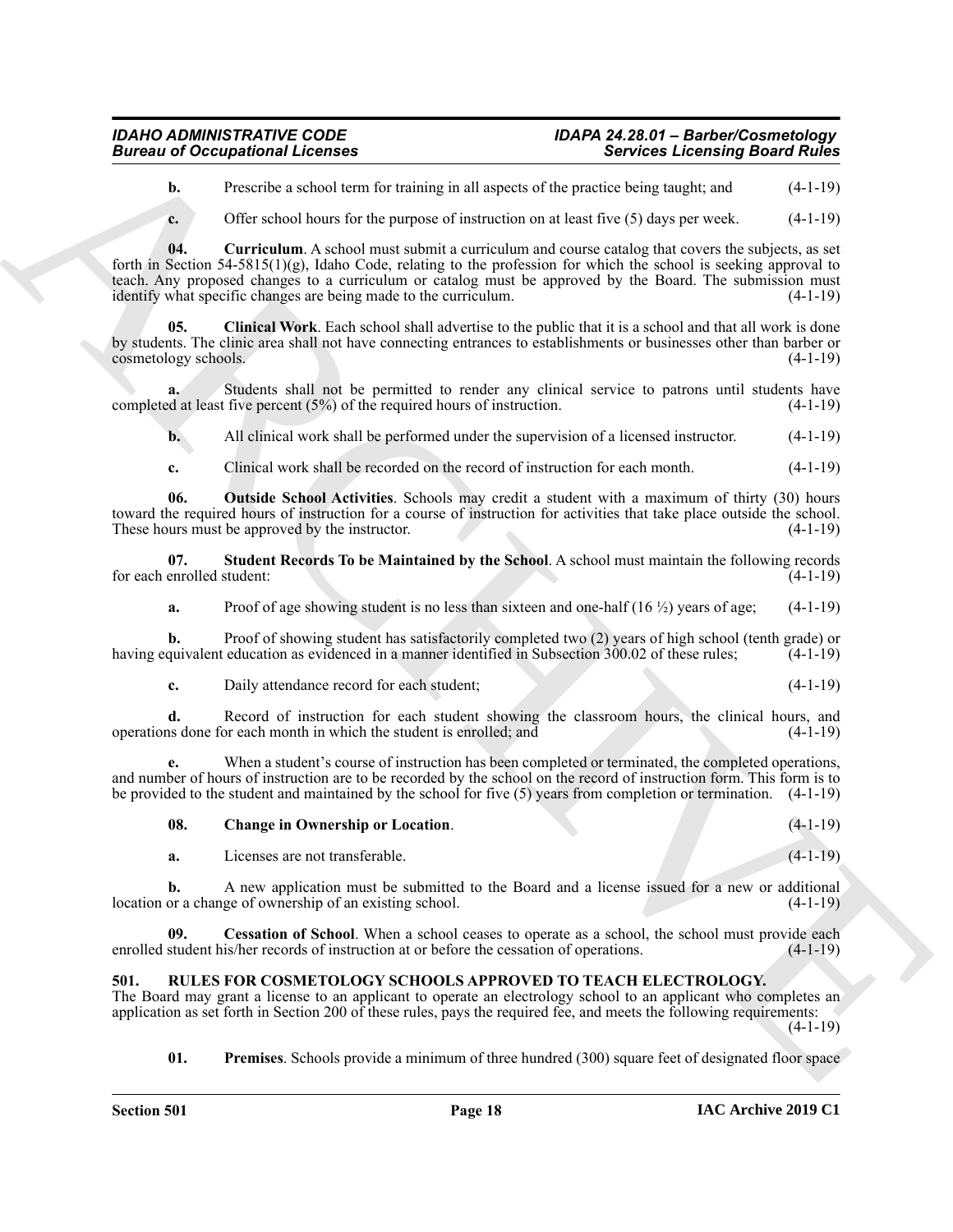### <span id="page-18-7"></span>*IDAHO ADMINISTRATIVE CODE IDAPA 24.28.01 – Barber/Cosmetology*

| per six (6) students.         |                                                                                                                                                                                                                                                                                                                                                                                         | $(4-1-19)$ |
|-------------------------------|-----------------------------------------------------------------------------------------------------------------------------------------------------------------------------------------------------------------------------------------------------------------------------------------------------------------------------------------------------------------------------------------|------------|
|                               |                                                                                                                                                                                                                                                                                                                                                                                         |            |
| 02.<br>students.              | <b>Required Equipment.</b> Each school shall have the following equipment, which is considered the<br>minimum equipment necessary for the proper instruction of students. This amount of equipment is based on six (6)                                                                                                                                                                  | $(4-1-19)$ |
| a.                            | Work stations equal to seventy-five percent $(75%)$ of total enrollment;                                                                                                                                                                                                                                                                                                                | $(4-1-19)$ |
| b.<br>Thermolysis, and Blend; | Two (2) brands of machines, one (1) of which has three (3) method capability: Galvanic,                                                                                                                                                                                                                                                                                                 | $(4-1-19)$ |
| c.                            | Two (2) treatment tables and adjustable technician chairs;                                                                                                                                                                                                                                                                                                                              | $(4-1-19)$ |
| d.                            | Two (2) swing arm lamps with magnifying lens;                                                                                                                                                                                                                                                                                                                                           | $(4-1-19)$ |
| e.                            | Two (2) magnifying glasses;                                                                                                                                                                                                                                                                                                                                                             | $(4-1-19)$ |
| f.                            | Tweezers;                                                                                                                                                                                                                                                                                                                                                                               | $(4-1-19)$ |
| g.                            | One (1) basin with approved water source;                                                                                                                                                                                                                                                                                                                                               | $(4-1-19)$ |
| h.                            | Necessary sanitation equipment for implements; and                                                                                                                                                                                                                                                                                                                                      | $(4-1-19)$ |
| i.                            | Closed storage cabinet.                                                                                                                                                                                                                                                                                                                                                                 | $(4-1-19)$ |
| 03.<br>sharps container.      | <b>Student Supplies.</b> Each student is to be issued a basic kit containing two (2) tweezers, disposable<br>probes, eye shields, disposable gloves, before treatment solution, after treatment lotion, hair pins or clips, and one (1)                                                                                                                                                 | $(4-1-19)$ |
| 04.                           | <b>Faculty or Instructors.</b> A school must be under the direct, personal supervision at all times of one<br>(1) licensed electrologist instructor for every six (6) students or portion thereof being trained therein.                                                                                                                                                                | $(4-1-19)$ |
| 05.                           | Curriculum. A school must submit a curriculum and course catalog that covers the subjects<br>relating to electrology as set forth in Section 54-5815(1)(g)(iv), Idaho Code. Any changes to a curriculum or catalog<br>must be approved by the Board prior to implementing the proposed changes. The submission must identify what<br>specific changes are being made to the curriculum. | $(4-1-19)$ |
| 06.                           | Clinical Work. A cosmetology school approved to teach electrology must meet the same<br>requirements regarding clinical work as a school of cosmetology as set forth in Subsection 500.05 of these rules.                                                                                                                                                                               | $(4-1-19)$ |
| 07.                           | Student Records To be Maintained by the School. Records required of cosmetology schools<br>approved to teach electrology shall be maintained in accordance with the records required for schools of cosmetology<br>as set forth in Subsection $500.06$ of these rules.                                                                                                                  | $(4-1-19)$ |
| 08.                           | <b>Change in Ownership or Location.</b>                                                                                                                                                                                                                                                                                                                                                 | $(4-1-19)$ |
| a.                            | Licenses are not transferable.                                                                                                                                                                                                                                                                                                                                                          | $(4-1-19)$ |
| b.                            | A new application must be submitted to the Board and a license issued for a new or additional<br>location or a change of ownership of an existing school.                                                                                                                                                                                                                               | $(4-1-19)$ |
| 09.                           | Cessation of School. When a school ceases to operate as a school, the school must provide each<br>enrolled student his/her records of instruction at or before the cessation of operations.                                                                                                                                                                                             | $(4-1-19)$ |
| 502.                          | EDUCATIONAL PROGRAM STANDARDS FOR COURSES OF INSTRUCTION.                                                                                                                                                                                                                                                                                                                               |            |

<span id="page-18-9"></span><span id="page-18-8"></span><span id="page-18-6"></span><span id="page-18-5"></span><span id="page-18-4"></span><span id="page-18-3"></span><span id="page-18-2"></span>

| -08. | <b>Change in Ownership or Location.</b> | $(4-1-19)$ |
|------|-----------------------------------------|------------|
|      | Licenses are not transferable.          | $(4-1-19)$ |

#### <span id="page-18-1"></span><span id="page-18-0"></span>**502. EDUCATIONAL PROGRAM STANDARDS FOR COURSES OF INSTRUCTION.**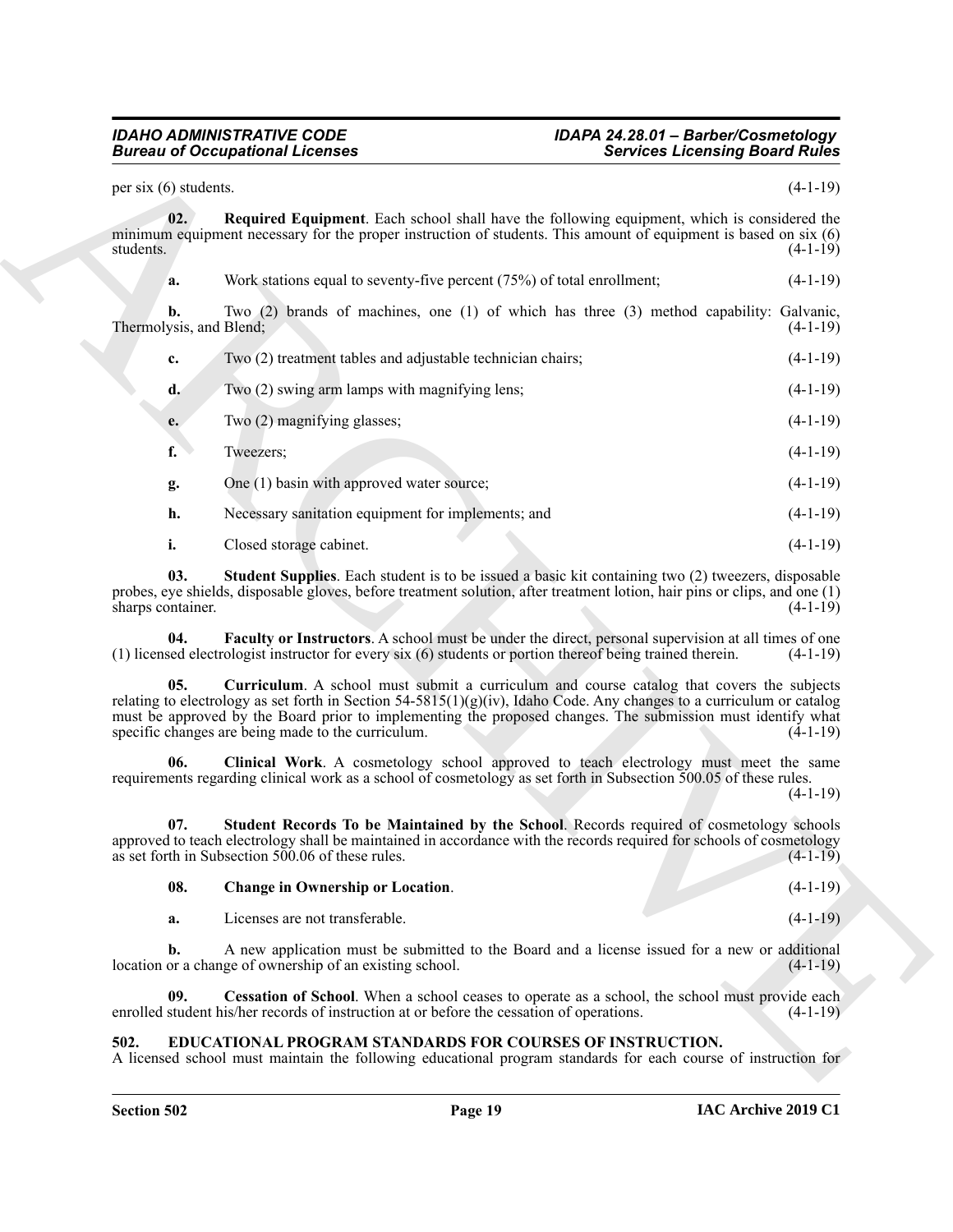#### <span id="page-19-2"></span><span id="page-19-1"></span><span id="page-19-0"></span>*IDAHO ADMINISTRATIVE CODE IDAPA 24.28.01 – Barber/Cosmetology Bureau of Occupational Licenses Services Licensing Board Rules*

| <b>Bureau of Occupational Licenses</b> |                                                                                                        | <b>Services Licensing Board Rules</b> |  |
|----------------------------------------|--------------------------------------------------------------------------------------------------------|---------------------------------------|--|
| which it is approved to teach.         |                                                                                                        | $(4-1-19)$                            |  |
| 01.                                    | Barber. Coursework must include courses in the following content areas:                                | $(4-1-19)$                            |  |
| a.                                     | Haircut;                                                                                               | $(4-1-19)$                            |  |
| b.                                     | Blow dry (does not include haircut);                                                                   | $(4-1-19)$                            |  |
| c.                                     | Shampoo;                                                                                               | $(4-1-19)$                            |  |
| d.                                     | Shave and Beard Trim;                                                                                  | $(4-1-19)$                            |  |
| e.                                     | Facial;                                                                                                | $(4-1-19)$                            |  |
| f.                                     | Hair and Scalp Treatment;                                                                              | $(4-1-19)$                            |  |
| g.                                     | Curling Iron; and                                                                                      | $(4-1-19)$                            |  |
| h.<br>instruction.                     | Hygiene and disinfection shall be taught on a continuing basis and indicated on the record of          | $(4-1-19)$                            |  |
| 02.                                    | Barber-Stylist. Coursework must include courses in the following content areas:                        | $(4-1-19)$                            |  |
| a.                                     | Haircut;                                                                                               | $(4-1-19)$                            |  |
| b.                                     | Style/blow dry (does not include haircut);                                                             | $(4-1-19)$                            |  |
| c.                                     | Shampoo;                                                                                               | $(4-1-19)$                            |  |
| d.                                     | Permanent Wave;                                                                                        | $(4-1-19)$                            |  |
| e.                                     | Shave and Beard Trim;                                                                                  | $(4-1-19)$                            |  |
| f.                                     | Facial;                                                                                                | $(4-1-19)$                            |  |
| g.                                     | Color/Bleach/Rinse;                                                                                    | $(4-1-19)$                            |  |
| h.                                     | Hair and Scalp Treatment;                                                                              | $(4-1-19)$                            |  |
| i.                                     | Curling Iron; and                                                                                      | $(4-1-19)$                            |  |
| J.<br>instruction.                     | Hygiene and disinfection shall be taught on a continuing basis and indicated on the record of          | $(4-1-19)$                            |  |
| 03.<br>include the following:          | Cosmetology. A record of the operations completed by each student shall be maintained and              | $(4-1-19)$                            |  |
| a.<br>braiding/free styling;           | Creative hair styling which shall include hair styles, wet sets/styling, thermal styles, fingerwaving, | $(4-1-19)$                            |  |
| b.                                     | Scalp Treatments;                                                                                      | $(4-1-19)$                            |  |
| c.                                     | Permanent Waves (All Methods);                                                                         | $(4-1-19)$                            |  |
| d.                                     | Haircutting/shaping which shall include scissor and razor/clipper;                                     | $(4-1-19)$                            |  |
| e.                                     | Bleaching;                                                                                             | $(4-1-19)$                            |  |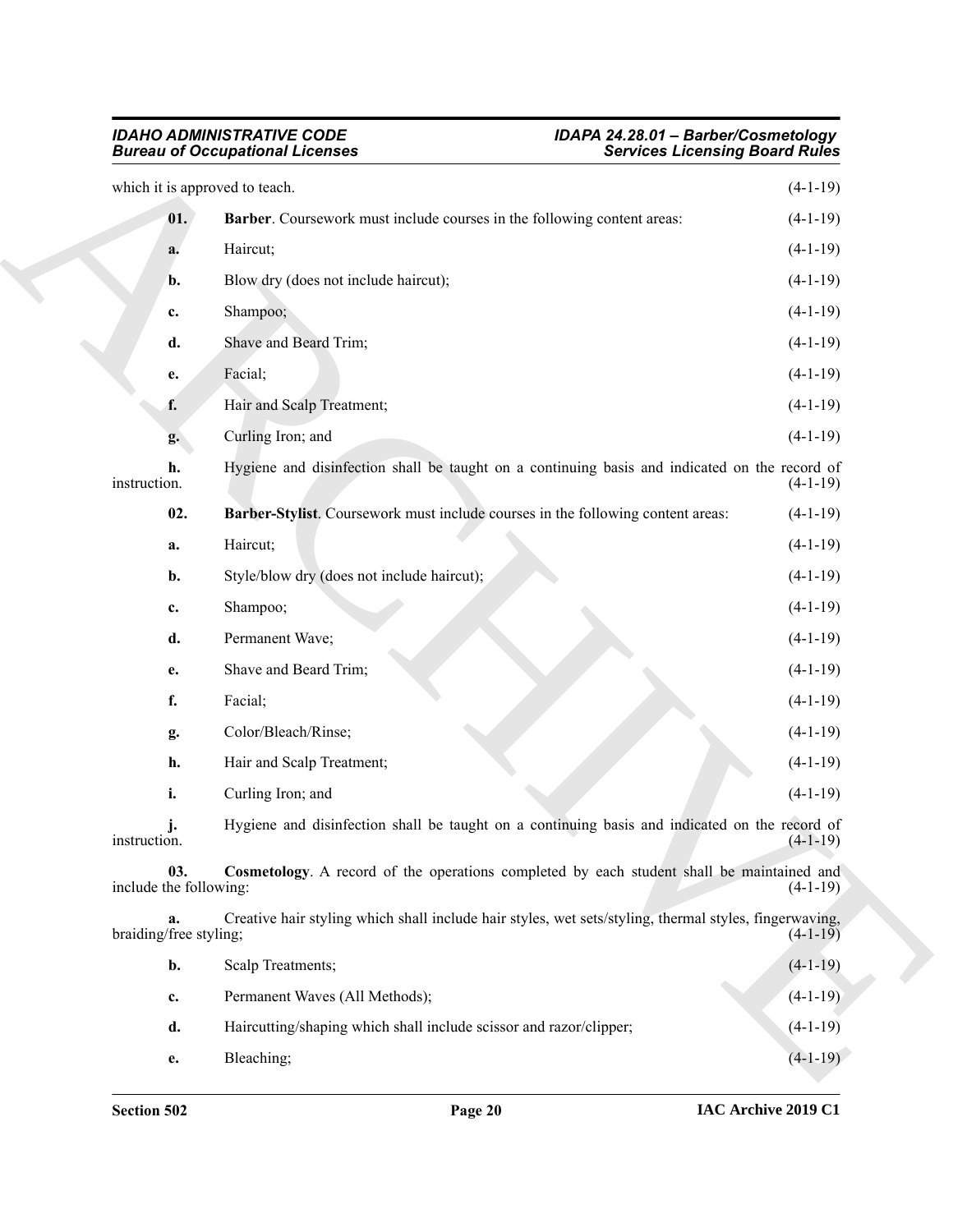<span id="page-20-1"></span><span id="page-20-0"></span>

|                               | <b>Bureau of Occupational Licenses</b>                                                                                                                                    | <b>Services Licensing Board Rules</b> |
|-------------------------------|---------------------------------------------------------------------------------------------------------------------------------------------------------------------------|---------------------------------------|
| f.                            | Tinting;                                                                                                                                                                  | $(4-1-19)$                            |
| g.                            | Semi Permanent/Temporary Color;                                                                                                                                           | $(4-1-19)$                            |
| h.                            | Frosting/Highlights;                                                                                                                                                      | $(4-1-19)$                            |
| i.                            | Facials;                                                                                                                                                                  | $(4-1-19)$                            |
| j.                            | Makeup Application;                                                                                                                                                       | $(4-1-19)$                            |
| k.                            | Waxing;                                                                                                                                                                   | $(4-1-19)$                            |
| l.                            | Manicures which shall include plain and oil;                                                                                                                              | $(4-1-19)$                            |
| m.                            | Pedicures                                                                                                                                                                 | $(4-1-19)$                            |
| n.                            | Artificial Nails; and                                                                                                                                                     | $(4-1-19)$                            |
| 0.<br>instruction.            | Hygiene and disinfection shall be taught on a continuing basis and indicated on the record of                                                                             | $(4-1-19)$                            |
| 04.<br>following:             | Esthetics. The recorded operations completed by each student shall be maintained and include the                                                                          | $(4-1-19)$                            |
| a.                            | Massage and manipulation application of lotions, creams, tonics, solutions, skin care masks, and<br>similar cosmetic preparations and their effects on the skin and body; | $(4-1-19)$                            |
| b.                            | Cleansing, steaming, exfoliation, and extraction procedures;                                                                                                              | $(4-1-19)$                            |
| c.                            | Cosmetics and makeup application;                                                                                                                                         | $(4-1-19)$                            |
| d.                            | Machine Application: use of mechanical or electrical equipment;                                                                                                           | $(4-1-19)$                            |
| e.                            | Bacteriology, disinfection and sterilization, and safety precautions;                                                                                                     | $(4-1-19)$                            |
| f.                            | Human anatomy, physiology and histology of skin care;                                                                                                                     | $(4-1-19)$                            |
| g.                            | Follicle growth cycle and hair removal procedures;                                                                                                                        | $(4-1-19)$                            |
| h.                            | Skin analysis, conditions, disorders, and diseases; and                                                                                                                   | $(4-1-19)$                            |
| i.<br>instruction.            | Hygiene and disinfection shall be taught on a continuing basis and indicated on the record of                                                                             | $(4-1-19)$                            |
| 05.<br>include the following: | Nail Technology. The recorded operations completed by each student shall be maintained and                                                                                | $(4-1-19)$                            |
| a.                            | Form nails;                                                                                                                                                               | $(4-1-19)$                            |
| b.                            | Finished tips;                                                                                                                                                            | $(4-1-19)$                            |
| c.                            | Wraps and mends;                                                                                                                                                          | $(4-1-19)$                            |
| d.                            | Basic manicures and pedicures; and                                                                                                                                        | $(4-1-19)$                            |
| e.                            | Hygiene and disinfection shall be taught on a continuing basis and indicated on the record of                                                                             |                                       |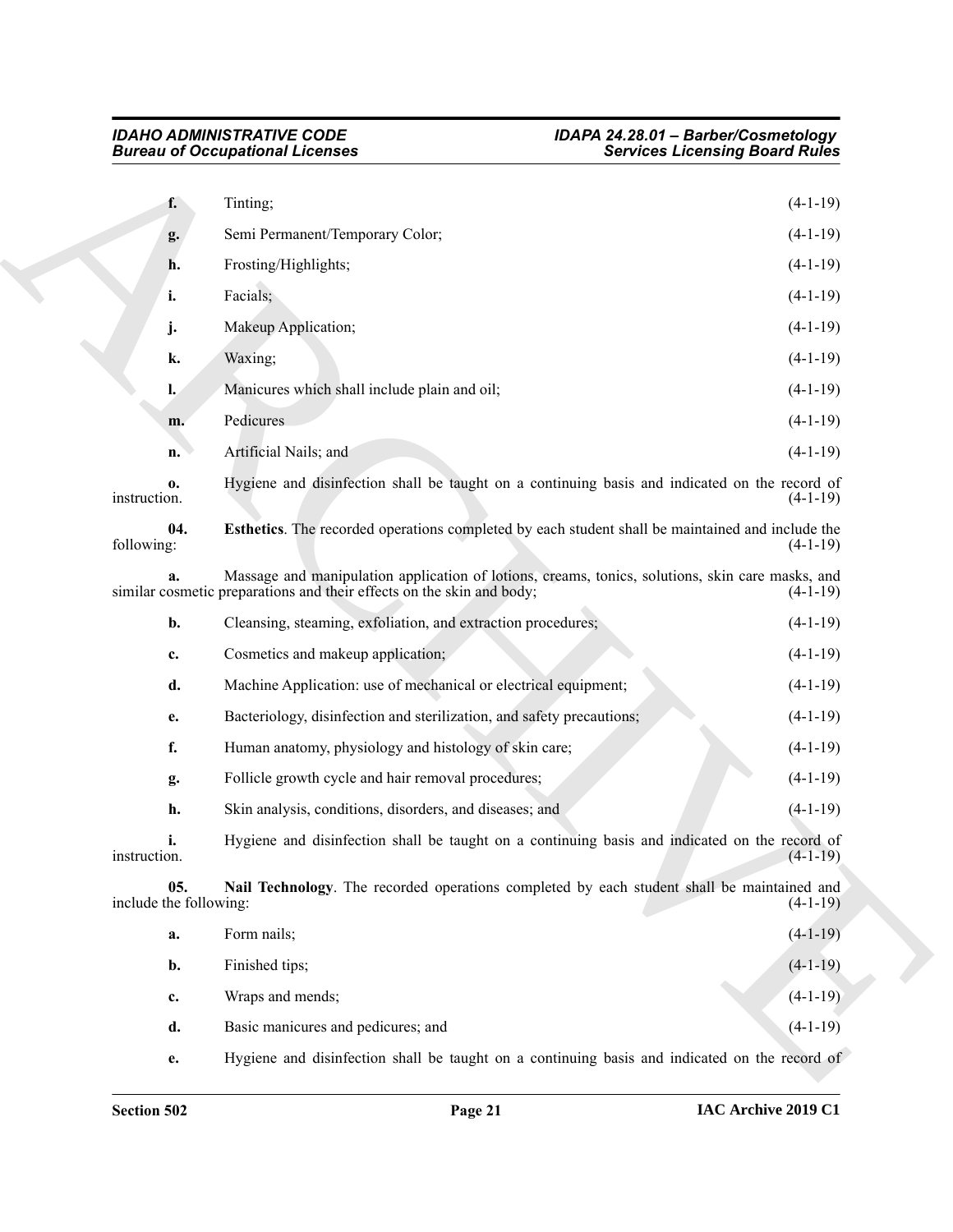#### <span id="page-21-4"></span><span id="page-21-3"></span>*IDAHO ADMINISTRATIVE CODE IDAPA 24.28.01 – Barber/Cosmetology Bureau of Occupational Licenses Services Licensing Board Rules*

|                              | <b>Bureau of Occupational Licenses</b><br><b>Services Licensing Board Rules</b>                                                                                                              |                                                                                                             |  |
|------------------------------|----------------------------------------------------------------------------------------------------------------------------------------------------------------------------------------------|-------------------------------------------------------------------------------------------------------------|--|
| instruction.                 |                                                                                                                                                                                              | $(4-1-19)$                                                                                                  |  |
| 06.<br>the following:        | Haircutter. The recorded operations completed by each student shall be maintained and include                                                                                                | $(4-1-19)$                                                                                                  |  |
| a.                           | Haircutting and Hair shaping;                                                                                                                                                                | $(4-1-19)$                                                                                                  |  |
| b.<br>braiding/free styling; | Creative hair styling which shall include hair styles, wet sets/styling, thermal styles, fingerwaving,                                                                                       | $(4-1-19)$                                                                                                  |  |
| c.                           | Use of cutting implements;                                                                                                                                                                   | $(4-1-19)$                                                                                                  |  |
| d.                           | Basic shampooing and conditioning; and                                                                                                                                                       | $(4-1-19)$                                                                                                  |  |
| e.<br>instruction.           | Hygiene and disinfection shall be taught on a continuing basis and indicated on the record of                                                                                                | $(4-1-19)$                                                                                                  |  |
| 07.<br>the following:        | Electrology. The recorded operations completed by each student shall be maintained and include                                                                                               | $(4-1-19)$                                                                                                  |  |
| a.                           | Bacteriology, disinfection and sterilization, safety precautions, anatomy, and physiology; (4-1-19)                                                                                          |                                                                                                             |  |
| b.                           | Electricity which shall include the nature of electrical current, principles of operating electrical<br>devices and the various safety precautions used when operating electrical equipment; | $(4-1-19)$                                                                                                  |  |
| c.                           | Electrolysis which shall include the use and study of galvanic current;                                                                                                                      | $(4-1-19)$                                                                                                  |  |
| d.                           | Thermolysis, including the use and study of high frequency current, automatic and manual;                                                                                                    | $(4-1-19)$                                                                                                  |  |
| e.                           | A combination of high frequency and galvanic currents;                                                                                                                                       | $(4-1-19)$                                                                                                  |  |
| f.                           | The study and cause of hypertrichosis; and                                                                                                                                                   | $(4-1-19)$                                                                                                  |  |
| g.<br>instruction.           |                                                                                                                                                                                              | Hygiene and disinfection shall be taught on a continuing basis and indicated on the record of<br>$(4-1-19)$ |  |
| 08.<br>following:            | Instructor. The recorded operations completed by each student shall be maintained and include the                                                                                            | $(4-1-19)$                                                                                                  |  |
| a.                           | Lesson planning;                                                                                                                                                                             | $(4-1-19)$                                                                                                  |  |
| b.                           | Audio-Visual aid preparation;                                                                                                                                                                | $(4-1-19)$                                                                                                  |  |
| c.                           | Theory class;                                                                                                                                                                                | $(4-1-19)$                                                                                                  |  |
| d.                           | Practical demonstrations;                                                                                                                                                                    | $(4-1-19)$                                                                                                  |  |
| e.                           | Testing and evaluation theory;                                                                                                                                                               | $(4-1-19)$                                                                                                  |  |
| f.                           | Testing and evaluation; and                                                                                                                                                                  | $(4-1-19)$                                                                                                  |  |
| g.                           | Clinic floor supervision.                                                                                                                                                                    | $(4-1-19)$                                                                                                  |  |
| $503. - 549.$                | (RESERVED)                                                                                                                                                                                   |                                                                                                             |  |

#### <span id="page-21-5"></span><span id="page-21-2"></span><span id="page-21-1"></span><span id="page-21-0"></span>**550. APPRENTICE REGISTRATION AND APPRENTICESHIPS.**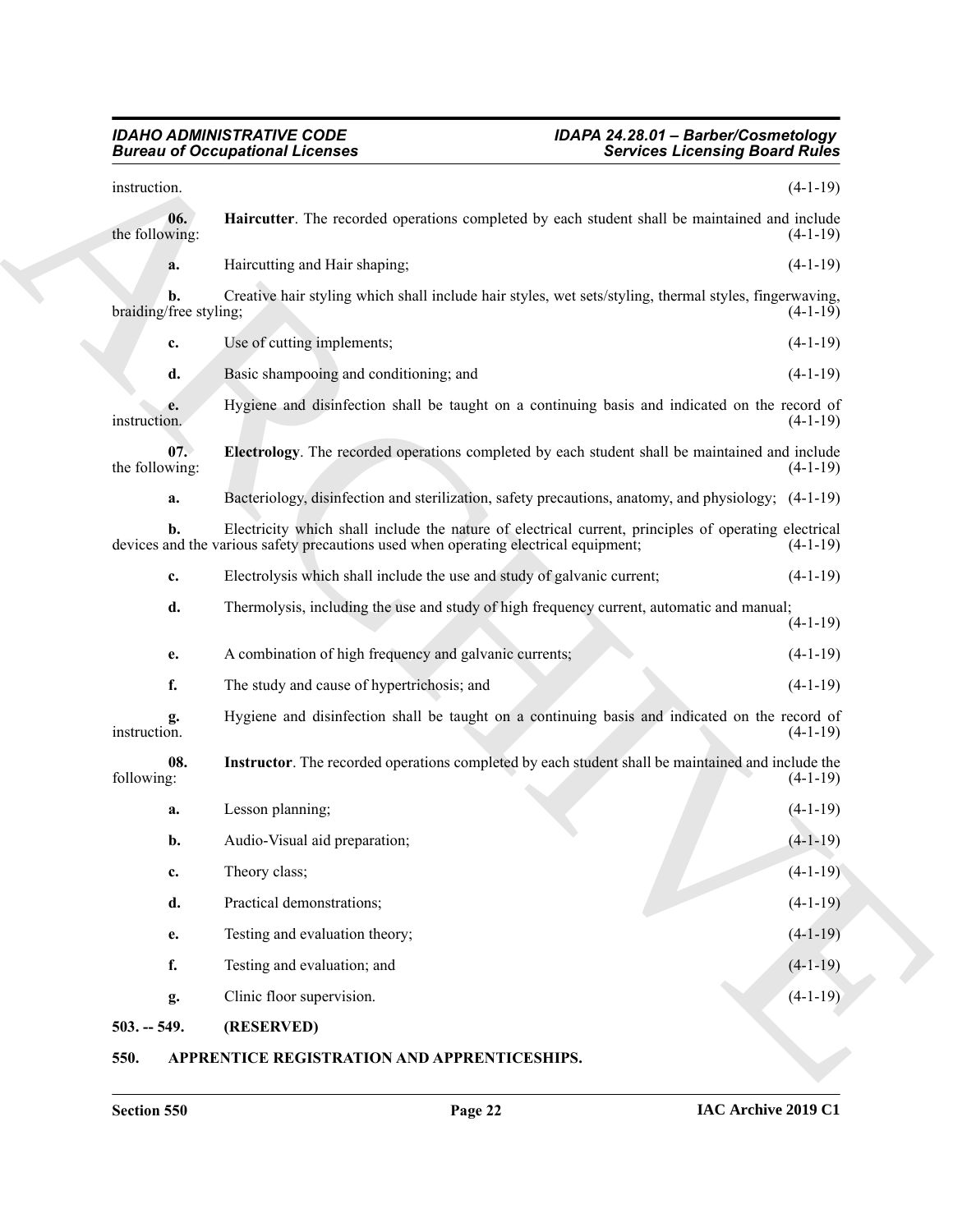### *IDAHO ADMINISTRATIVE CODE IDAPA 24.28.01 – Barber/Cosmetology*

The Board may issue a registration as an apprentice to allow a person to engage in the practice of cosmetology, nail technology, esthetics, electrology, or makeup artistry while completing the required instructional hours for a license or certificate. An apprentice may only practice under direct supervision as provided below. (4-1-19)

**01. Application and Qualifications**. An applicant must submit a completed application on a form approved by the Board, pay the required fee, and meet the following qualifications: (4-1-19)

<span id="page-22-0"></span>**a.** Be at least sixteen and one-half  $(16 \frac{1}{2})$  years of age;  $(4-1-19)$ 

**b.** Have successfully completed at least two (2) years of high school or have attained an equivalent education as determined by the board as evidenced in a manner identified in Subsection 300.02 of these rules;

(4-1-19)

**c.** Have certification from the establishment that the applicant is enrolled as an apprentice in the establishment; (4-1-19)

**d.** Identify the names and license numbers of the licensed cosmetologists, electrologists, estheticians, and nail technicians employed in the establishment in which the applicant will serve as an apprentice; and (4-1-19)

<span id="page-22-1"></span>**e.** Identify the name(s) and license number(s) of the licensed cosmetology, electrology, esthetics, or nail technology instructor who will instruct the applicant during the apprenticeship.  $(4-1-19)$ 

Because of Occupationist Licenses<br>
The theorem is proposed to the experimental decrease and the proposed to the experimental decrease and<br>
Notice the experimental of the experimental decrease and the experimental of the e **02. Instruction**. The instructor for any apprenticeship must submit to the Board a curriculum for the entire course of apprenticeship instruction. The Board must approve the curriculum prior to the beginning of instruction. The curriculum must cover the subjects relating to the profession for which the apprentice is pursuing licensure as set forth in Section 54-5815(1)(g), Idaho Code.  $(4-1-19)$ licensure as set forth in Section 54-5815(1)(g), Idaho Code.

<span id="page-22-3"></span>**03. Supervision**. There must be at least one (1) licensed instructor and one (1) separate supervising licensee for each apprentice in the establishment at all times when an apprentice is being trained, except that an electrology apprentice may be supervised solely by the electrology instructor. (4-1-19)

**a.** The instructor must be licensed to teach the profession for which the registrant is pursuing licensure and the supervising licensee must be licensed to practice the profession for which the apprentice is pursuing  $\blacksquare$ licensure. (4-1-19)

**b.** An instructor may not train more than three (3) currently registered apprentices, except that an electrology instructor may not train more than one (1) currently registered electrology apprentice. (4-1-19)

An establishment may not have more than six (6) currently registered apprentices, unless otherwise loard. (4-1-19) approved by the Board.

<span id="page-22-2"></span>**d.** An establishment or an instructor under current discipline may not supervise an apprentice.

 $(4-1-19)$ 

**e.** An apprentice shall not be permitted to render any clinical service to patrons until the apprentice bleted at least five percent (5%) of the required hours of instruction. (4-1-19) has completed at least five percent  $(5%)$  of the required hours of instruction.

**04. Recordkeeping**. Establishments employing an apprentice shall keep a daily work record of the attendance of the apprentice and a record of the types of instruction given and the work performed by the apprentice as set forth below. as set forth below.

**a.** An apprentice must be given monthly progress records, and the monthly record shall be signed and dated by the apprentice and the instructor. The establishment shall maintain the records for a period of five  $(5)$  years following completion or termination of the apprentice instruction. (4-1-19)

**b.** When an apprentice's course of instruction has been completed or terminated, the completed operations and number of hours of instruction are to be recorded by the establishment on the Record of Instruction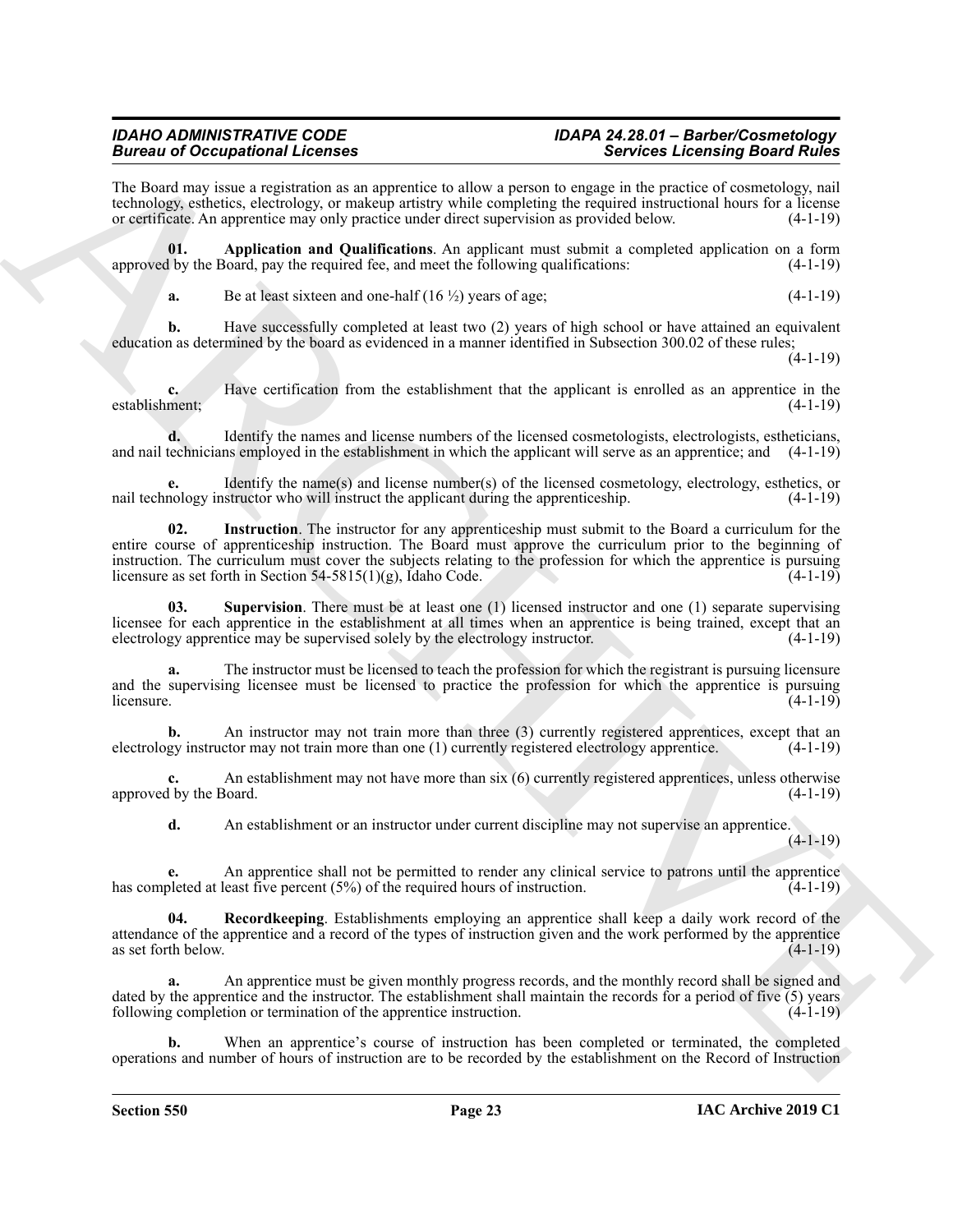### *IDAHO ADMINISTRATIVE CODE IDAPA 24.28.01 – Barber/Cosmetology*

Form. The instructor must submit the Record of Instruction to the Board within fourteen (14) days of the completion of the apprenticeship. The establishment must maintain a copy of the Record of Instruction for a period of five (5) years from completion or termination date. (4-1-19)

**c.** Attendance, instruction, and work records must be kept in the establishment in which the apprentice is employed. (4-1-19)

<span id="page-23-5"></span>**d.** Apprenticeship records are subject to inspection by the Board at any time.  $(4-1-19)$ 

**05. Termination of Registration**. A registration as an apprentice is valid from the date of issuance until the apprentice is no longer enrolled as an apprentice in the establishment identified on the apprentice's application.  $(4-1-19)$ 

**Branch of Comparison in Leven by the state of the state of the state of the state of the state of the state of the state of the state of the state of the state of the state of the state of the state of the state of the s** When an apprentice discontinues a course of study, the establishment must complete a Record of Instruction Form with the total number of hours worked and the types of instruction given to the apprentice. The Record of Instruction Form must be submitted to the Board within thirty (30) days of the discontinuance of the apprenticeship. If an apprentice discontinues a course of instruction and does not transfer to another salon within sixty (60) days, the apprentice registration is automatically canceled and is to be submitted to the Board along with the Record of Instruction. (4-1-19)

**b.** When an establishment where apprentices are being trained ceases operation as an establishment, the establishment must submit the records of instruction for each apprentice to the Board within thirty (30) days.

 $(4-1-19)$ 

**c.** An apprentice who has discontinued a course of study must apply for and be granted a new on under Subsection 550.01 of these rules, prior to resuming instruction. (4-1-19) registration under Subsection 550.01 of these rules, prior to resuming instruction.

<span id="page-23-4"></span>**06. Out of State Apprenticeship**. An applicant who has received instruction as an apprentice in another state must file with the Board a copy of the record of instruction from the out of state apprenticeship. For purposes of this section, the record of instruction will be a statement which gives detailed information regarding operations and hours of instruction, and which is to be verified by the licensing agency or instructor(s) in the state in which the instruction was obtained.  $(4-1-19)$ 

#### <span id="page-23-0"></span>**551. -- 699. (RESERVED)**

#### <span id="page-23-11"></span><span id="page-23-1"></span>**700. SCOPE OF PRACTICE.**

All licensees shall practice in a competent manner consistent with their level of education, training, and experience. (4-1-19)

#### <span id="page-23-2"></span>**701. -- 709. (RESERVED)**

#### <span id="page-23-6"></span><span id="page-23-3"></span>**710. PRACTICE OUTSIDE OF A LICENSED ESTABLISHMENT.**

All licensees and certificants must practice in a place or establishment that is licensed for such practice, except as provided for in Section 54-5804, Idaho Code, or when the services provided by the licensee or certificant are limited to the following:  $(4-1-19)$ 

**01. Hair Styling**. Arranging, styling, dressing of the hair. Trimming of the hair may be performed when it is incidental to the arranging, styling, or dressing of the hair, including facial hair such as beards, mustaches, and eyebrows. (4-1-19) and eyebrows.

<span id="page-23-9"></span><span id="page-23-8"></span><span id="page-23-7"></span>**02. Coloring**. Wash out topical color, tinted powder, spray or chalk to temporarily camouflage the hair.

**03. Extensions**. Application of extensions with non-permanent adhesive or thread, such as clip in hair, halos, wig and toupees. (4-1-19)

<span id="page-23-10"></span>**04. Temporary Hair Removal**. Tweezing of hairs on the face and neck. (4-1-19)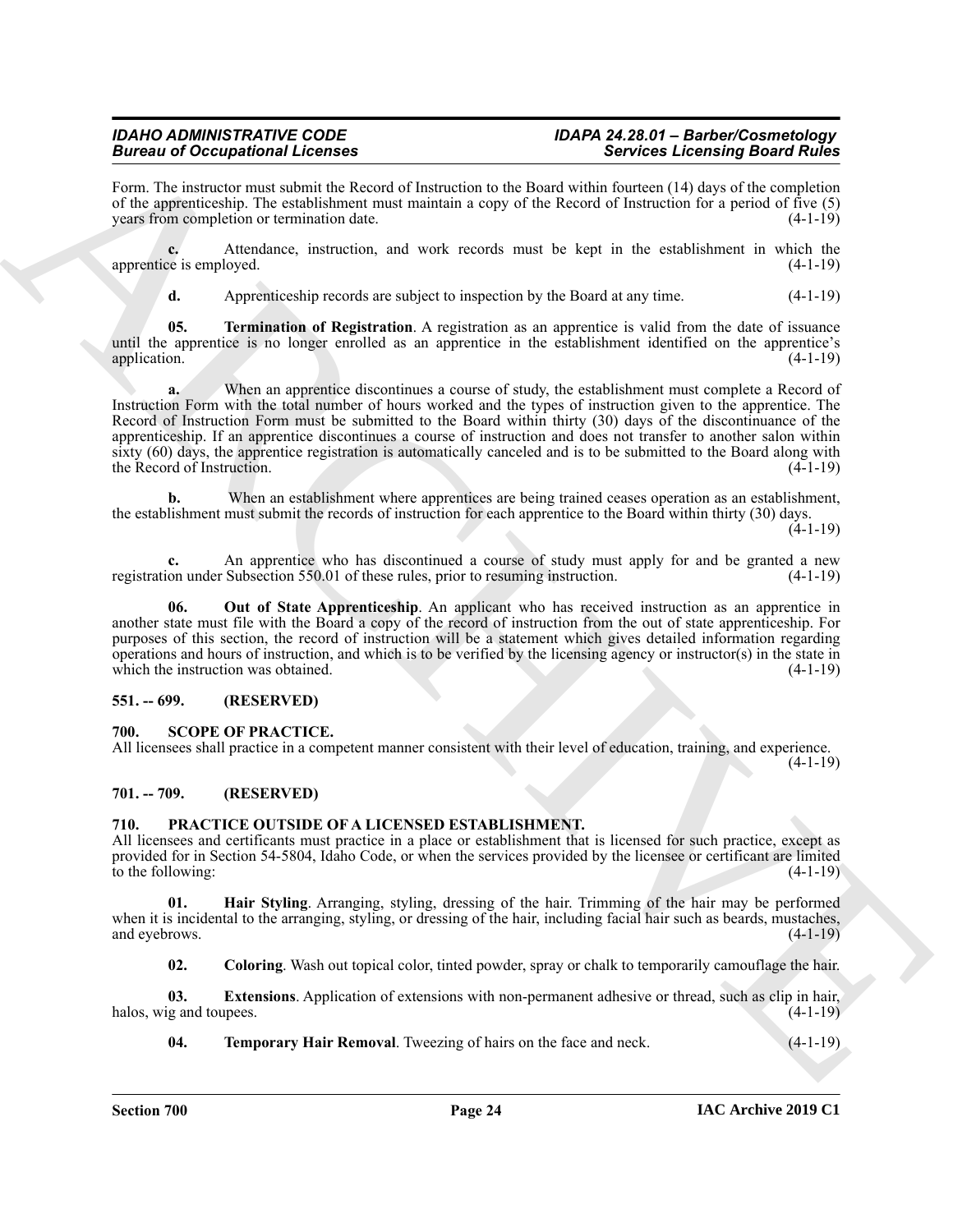<span id="page-24-5"></span>**05.** Cleansing. Cleansing of the face for the limited purpose of removing makeup and debris and preparations for the application of makeup.  $(4-1-19)$ cosmetic preparations for the application of makeup.

**06. Nail Services**. Application of nail polish by painting without the use of a lamp or light, removal of polish that is incidental to the painting of the nail, and shaping of the nail with a single-use emery board. (4-1-19)

<span id="page-24-8"></span><span id="page-24-7"></span><span id="page-24-6"></span>**07. Makeup Application**. Application of makeup. (4-1-19)

Biomazo Conception of the line of the line of the state of the state of the state of the state of the state of the state of the state of the state of the state of the state of the state of the state of the state of the st **08. Safety and Disinfection**. All licensees and certificants must comply with the safety and disinfection rules applicable to the services being performed, regardless of the location where the services are performed. (4-1-19) performed. (4-1-19)

#### <span id="page-24-0"></span>**711. -- 799. (RESERVED)**

#### <span id="page-24-9"></span><span id="page-24-1"></span>**800. UNPROFESSIONAL CONDUCT.**

A licensee shall not engage in unprofessional conduct in the course of his/her practice. Unprofessional conduct is conduct which has endangered or is likely to endanger the health, welfare, or safety of the public and includes, but is not limited to, the following: (4-1-19) (4-1-19)

#### <span id="page-24-19"></span><span id="page-24-18"></span><span id="page-24-16"></span>**01.** Use of MMA. Use of Methyl Methacrylate acid (MMA); (4-1-19)

**02. Use of Skin Cutting Instruments**. Use of skin cutting instruments, including razor-type callus shavers, credo blades, microplane, or other rasps or graters designed to remove corns or calluses by cutting below the skin surface. The presence of such instruments creates a presumption of the instrument's use; (4-1-19)

**03. Use of UV Sterilizers**. Use of ultraviolet (UV) sterilizers for disinfection. This does not prohibit the use of ultraviolet dryers or lamps used to dry or cure nail products; (4-1-19)

<span id="page-24-17"></span>Use of Roll-on Wax. Use of roll-on wax, except that single-use roll-on wax cartridges are acceptable when they are disposed of immediately after use; (4-1-19)

<span id="page-24-12"></span>**05. Double-Dipping**. Placing an item or instrument that has been used on a person into a wax pot or other container that holds wax, a compound, solution, or other cosmetic preparation that will be used for more than one (1) than patron. This prohibited practice is commonly referred to as double-dipping; (4-1-19)

**06. Reuse of Single-Use or Porous Items**. Use of single-use or porous items on more than one (1) patron. The presence of used single-use or porous items, which have not been disposed of, creates a presumption of the item's use or intended use on more than one patron. (4-1-19)

<span id="page-24-15"></span><span id="page-24-13"></span><span id="page-24-11"></span><span id="page-24-10"></span>**07. Apprentices**. Failure to adequately supervise, instruct, or train an apprentice; (4-1-19)

**08. Inspections and Investigations**. Interference with an inspection or investigation conducted by or on behalf of the Board; (4-1-19)

**09. Disease Transmission Prevention**. Performing a service on a patron who has an open sore or a known contagious disease of a nature that may be transmitted by performing the procedure, unless the licensee takes medically-approved measures to prevent transmission of the disease; or (4-1-19)

<span id="page-24-14"></span>**10. Practice Outside Scope of Training**. Performing services or using machines or devices outside the s area of training, expertise, competence, or scope of practice for the license held. (4-1-19) licensee's area of training, expertise, competence, or scope of practice for the license held.

#### <span id="page-24-2"></span>**801. -- 849. (RESERVED)**

#### <span id="page-24-4"></span><span id="page-24-3"></span>**850. INSPECTION OF ESTABLISHMENTS, SCHOOLS AND FACILITIES.**

All establishments, schools, and facilities shall be subject to inspection by the Board or its agents during business hours without notice to ensure the safe operation of each establishment, school, or facility and to ensure continued compliance with Chapter 58, Title 54, Idaho Code, and these rules. (4-1-19)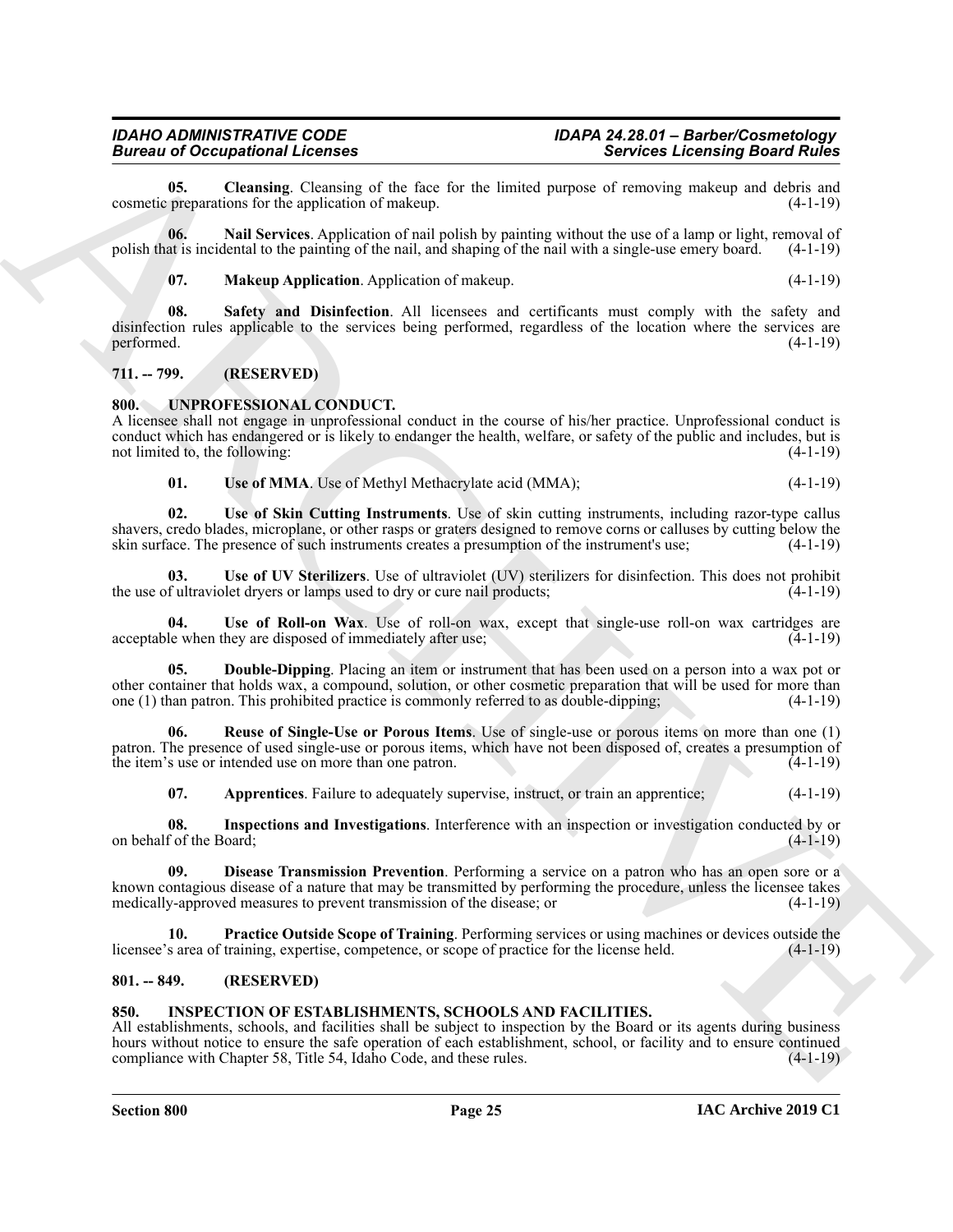<span id="page-25-2"></span>**01. Form**. The Board may adopt a form which identifies those general items that will be inspected and a level of compliance necessary for issuance or renewal of a license and for which a failure to meet that level is grounds for discipline. Violations of the Chapter 58, Title 54, Idaho Code, or these rules that are not listed on the form but that are found during inspection are also grounds for discipline. (4-1-19)

<span id="page-25-1"></span>**02. Classification Card**. Following an inspection, each establishment, school, and facility, except for retail thermal styling equipment dealers, will receive classification as follows:  $100\% - 90\% = "A"; 89\% - 80\% = "B";$ 79% and below = " $C$ ." The " $C$ " classification denotes an unacceptable level of compliance and a reinspection is required. (4-1-19)

<span id="page-25-3"></span>**03. Reinspection**. A facility, school, or establishment not found to be at an acceptable level of compliance must make improvements within thirty (30) days. The Board may allow an establishment, school, or facility to continue to operate during that period. The Board may take action prior to any reinspection when the circumstances represent an immediate danger to the public health, safety, or welfare. (4-1-19)

#### <span id="page-25-4"></span><span id="page-25-0"></span>**851. SAFETY AND DISINFECTION FOR ESTABLISHMENTS AND SCHOOLS.**

All establishments and schools must take every precaution to prevent the transfer of disease-causing pathogens between people and comply with Chapter 58, Title 54, Idaho Code. At a minimum the establishment or school must meet the following requirements: (4-1-19)

<span id="page-25-7"></span>**01. Premises**. Establishments and schools must be separated from living areas by substantial walls and/ or closable doors. All establishments and schools must be maintained in an orderly manner and shall be heated, lighted, and ventilated so as to be safe and comfortable to the operators and patrons. Floors, walls, ceilings, furniture, and all other fixtures shall be kept clean and in good repair at all times. (4-1-19)

<span id="page-25-6"></span><span id="page-25-5"></span>**02. Instrument Cleaning**. All instruments and items used by operators shall be thoroughly cleaned after each use and prior to disinfection. (4-1-19)

Bernicus of Occupations I. Leonards<br>
Units are the state of the state in the state interest in the state in the state in the state in the state in the state in the state in the state in the state in the state in the state **03. Instrument Disinfection or Sterilization**. All instruments and items used by operators shall be disinfected or sterilized after cleaning and prior to use on each patron, with a disinfectant or sterilant as defined in these rules. All disinfectant must be mixed and changed according to the manufacturers' instructions. Disinfection methods such as immersion, sprays, and wipes may be used. Contact time listed on the disinfectant's label must be adhered to in all circumstances. Items or surfaces must remain completely immersed in disinfectant, or visibly wet if using sprays or wipes, for the full amount of contact time. (4-1-19) using sprays or wipes, for the full amount of contact time.

**04. Single-Use and Porous Instruments**. Instruments and items that are intended for single use or that are porous shall be immediately disposed of in a waste container after each use on a patron or given to the patron to take home for personal use, provided that the instruments may not be brought back to the establishment for future use.

 $(4-1-19)$ 

<span id="page-25-8"></span>**05. Waxes and Waxing Services**. Paraffins, waxes and all other solutions or compounds shall be covered and maintained free of any foreign contaminants. Only disinfected or unused, single-use items may be placed into a container that holds wax or paraffins. Waxes and paraffins must be dispensed for use on a patron in the following manner: (4-1-19)

**a.** Wax may be removed from a multi-use wax pot for use on a patron by one of the following methods:  $(4-1-19)$ 

i. Single-use spatula disposed of after a single dip/application;  $(4-1-19)$ 

ii. Disinfected plastic spatulas with one disinfected spatula used for each dip into the wax pot; or (4-1-19)

iii. Placement of all wax needed for entire service in a single-use, disposable cup or a container that can be properly cleaned and disinfected, such as a stainless steel bowl. The cup, any remaining wax, and all singleuse applicators must be immediately disposed of at the conclusion of the service. This is the only instance in which a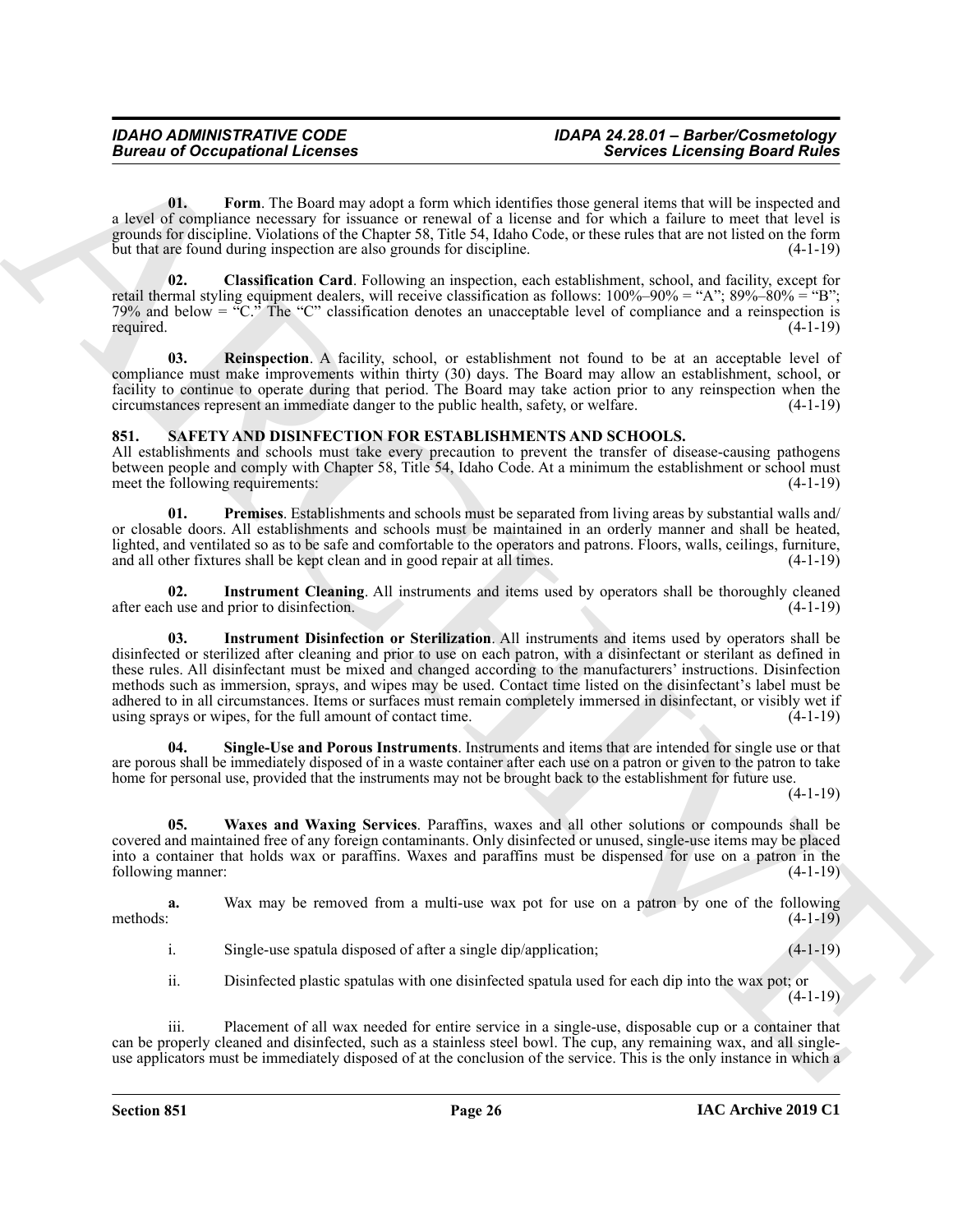### <span id="page-26-2"></span><span id="page-26-1"></span>*IDAHO ADMINISTRATIVE CODE IDAPA 24.28.01 – Barber/Cosmetology*

**Example 20** compatible the same of the same in the same in the same in the same of the same of the same of the same of the same of the same of the same of the same of the same of the same of the same of the same of the s single applicator may be used for an entire service. (4-1-19) **b.** Paraffin wax must be portioned out for each patron in a bag or other container, or dispensed in a manner that prevents contamination of the unused supply. All portions used on a patron must be disposed of immediately following use. (4-1-19) **06. Makeup Services**. All makeup and makeup services must follow the requirements in Section 852 of these rules.  $(4-1-19)$ **07. Nail Services**. A licensee must comply with the following disinfection procedures between every  $\mathsf{patron:}$  (4-1-19) **a.** All pedicure bowls, basins or tubs must be cleaned and disinfected prior to each use as follows:  $(4-1-19)$ i. Empty pedicure bowl. (4-1-19) ii. Remove all removable parts, including screens, foot plates, impellers and fans. (4-1-19) iii. Clean removable parts with soap or detergent and water, rinse, and immerse parts in disinfectant following manufacturer's directions for proper contact time. (4-1-19) iv. Scrub bowl with soap or detergent and rinse with clean water. (4-1-19) v. Replace removable cleaned and disinfected parts. (4-1-19) vi. Fill bowl and add disinfectant to achieve proper concentration. (4-1-19) vii. Allow disinfectant solution to sit, or run through system for bowls with circulating water for the manufacturer's recommended contact time. (4-1-19) viii. Drain the tub, rinse and air dry or wipe dry with clean paper towel. (4-1-19)

**b.** Metal drill bits may be soaked in acetone to remove nail product. When removed from the acetone, they must be cleaned using soap, water, and a brush, and then rinsed prior to immersion in disinfectant. Drill bits must remain in disinfectant for the full contact time. (4-1-19)

<span id="page-26-5"></span>**08. Water Supply and Hand Washing**. Water supplies shall be from an approved source. Sufficient basins with hot and cold running water, approved drainage systems, soap and single-use towels shall be conveniently located within the work area. Operators and students shall wash their hands with running water and soap prior to providing service to any patron. When hand washing is not practicable, hand sanitizer of at least seventy percent  $(70%)$  alcohol may be used.  $(4-1-19)$ 

<span id="page-26-3"></span>**09. Restroom Facilities**. Clean, adequate and convenient restroom facilities, located and accessible from within the building where the shop or school is located, shall be available for use by operators and patrons. A basin with hot and cold running water, approved drainage systems, soap and single-use towels shall be provided within said facilities. All operators and students must wash their hands with running water and soap and then dry their hands with a single-use towel after using the restroom. (4-1-19)

<span id="page-26-4"></span>**10. Safety**. Clearly identifiable first-aid kit must be readily accessible on the premises. No animals are allowed in shops or schools except service dogs trained to do work or perform tasks for persons with disabilities. The definition of service animals and disabilities shall be as set forth in U.S. Department of Justice Regulations at 28 C.F. R. Section 36.104 effective August 11, 2016. (4-1-19)

<span id="page-26-0"></span>**11. Licenses and Classification Cards**. All establishments and schools must be licensed prior to their operation and must be under the direct supervision of a licensed operator. A current establishment and/or school license, valid operator license(s), a copy of these safety and disinfection rules, and a valid classification card shall be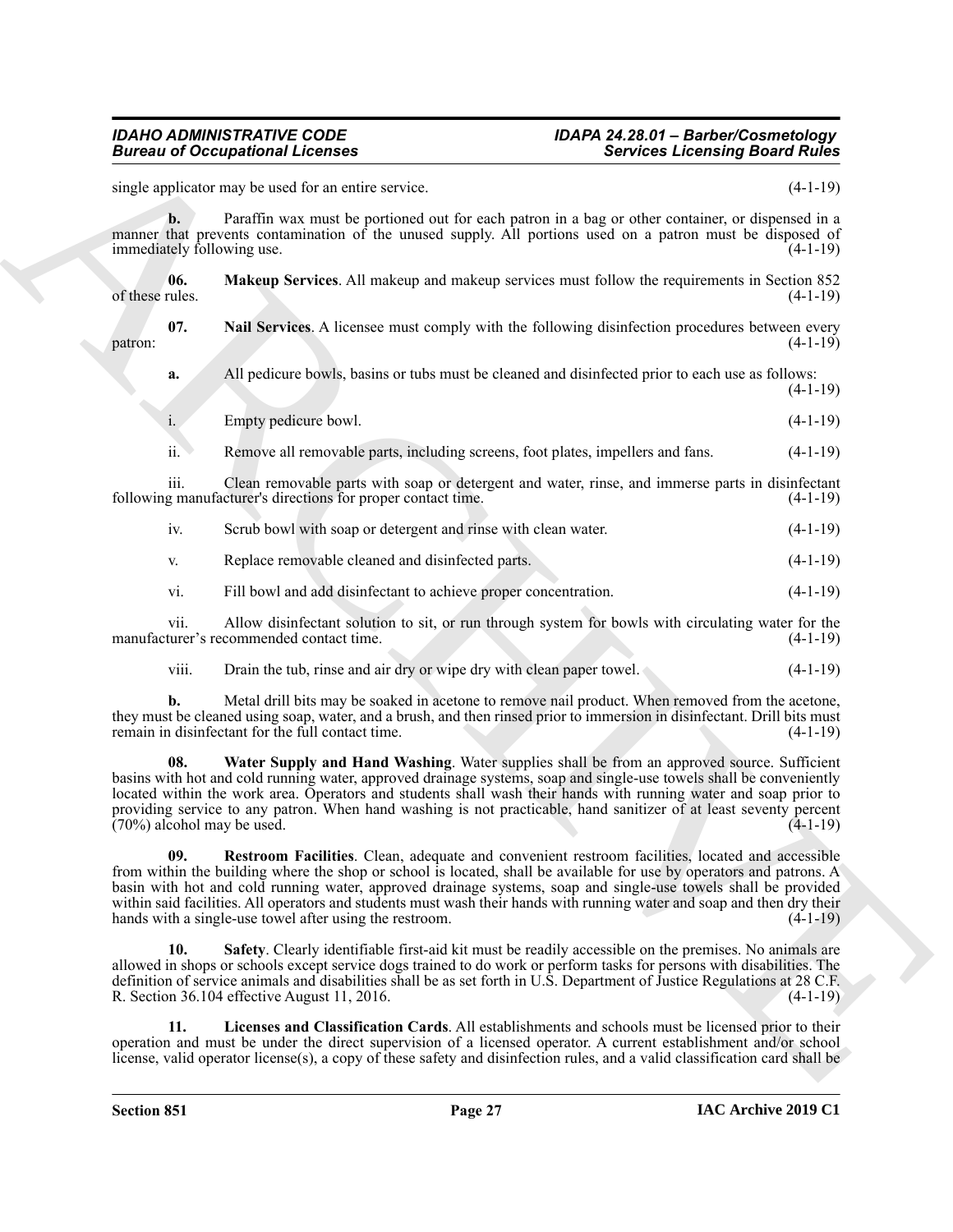conspicuously displayed in the work area of each establishment or school for the information of operators, Board agents, and the public.

#### <span id="page-27-3"></span><span id="page-27-0"></span>**852. SAFETY AND DISINFECTION FOR RETAIL COSMETICS DEALER FACILITIES AND MAKEOVER OR GLAMOUR PHOTOGRAPHY BUSINESSES.**

All retail cosmetic dealers and makeover or glamour photography businesses must take every precaution to prevent the transfer of disease-causing pathogens between people and must comply with Chapter 58, Title 54, Idaho Code. At a minimum the dealer or business must meet the following requirements: (4-1-19)

<span id="page-27-5"></span>**01. Cake, Loose, or Liquid Makeup**. All makeup that comes in a cake, loose, or liquid form, must be transferred to a palette with a disinfected or single-use spatula for use with a single customer and in a manner to prevent any contamination. Any excess make-up must be disposed of immediately following use on or by a customer.  $(4-1-19)$ 

**02. Makeup Pencils**. Make-up pencils that require a sharpener must be sharpened prior to each use. Sharpeners must be cleaned and disinfected in accordance with Subsections 851.02 and 851.03 of these rules. Eyeliner that does not require a sharpener must have a portion transferred to a palette with a disinfected or single-use spatula for use on a single customer. (4-1-19)

<span id="page-27-10"></span><span id="page-27-9"></span><span id="page-27-6"></span><span id="page-27-4"></span>**03. Mascara**. Single-use applicators must be used in the application of mascara. (4-1-19)

**04. Brushes and Implements**. All implements and applicators, including brushes, that are used on customers or made available to be used by customers must be stored, cleaned, and disinfected or disposed of in accordance with Section 851 of these rules. (4-1-19)

**05. Displays**. All make-up should be covered when not in use. When make-up displays are accessible to the public, single-use applicators for all make-up must be readily available. (4-1-19)

<span id="page-27-11"></span>**06. Water Supply and Restroom Facilities**. The facility or business must meet the requirements in Subsections 851.11 and 851.12 of these rules. (4-1-19)

<span id="page-27-7"></span>**07. First-aid Kit**. The facility or business must have a clearly identifiable first-aid kit readily accessible on the premises. (4-1-19)

<span id="page-27-8"></span>**08. Licenses and Classification Card**. All retail cosmetics dealers and glamour or makeover photography businesses must be licensed prior to their operation. A current license, a copy of these safety and disinfection rules, and a valid classification card shall be conspicuously displayed in the work area of each facility for the information of employees, Board agents, and the public. (4-1-19)

#### <span id="page-27-12"></span><span id="page-27-1"></span>**853. SAFETY AND DISINFECTION FOR RETAIL THERMAL STYLING DEALER FACILITIES.**

All retail thermal styling equipment dealers must take every precaution to prevent the transfer of disease-causing pathogens between people and must comply with Chapter 58, Title 54, Idaho Code. At a minimum the dealer must meet the following requirements: (4-1-19)

<span id="page-27-13"></span>**01. Cleaning, Disinfection, and Storage**. All implements and electrical equipment used on a customer must be cleaned, disinfected, and stored in accordance with Subsections 851.02, 851.03, 851.04, and 851.06 of these rules. (4-1-19)

<span id="page-27-15"></span><span id="page-27-14"></span>**02.** First-aid Kit. The facility or business must have a clearly identifiable first-aid kit readily le on the premises. (4-1-19) accessible on the premises.

Because of Occupations I. Leonards<br>
Services Leonards Beauvilles (1983)<br>
ARCHIVES (1983) 2003 (1983) 2003 (1983) 2003 (1983) 2003 (1983) 2003 (1983) 2003 (1983) 2003 (1983) 2003 (1983)<br>
ARCHIVES (1983) 2003 (1983) 2003 (1 **03. Registration and Classification Card.** All retail thermal styling equipment dealers must be registered prior to their operation. A current registration, a copy of these safety and disinfection rules, and a valid classification card shall be conspicuously displayed in the work area of each facility for the information of employees, Board agents, and the public.

#### <span id="page-27-2"></span>**854. -- 999. (RESERVED)**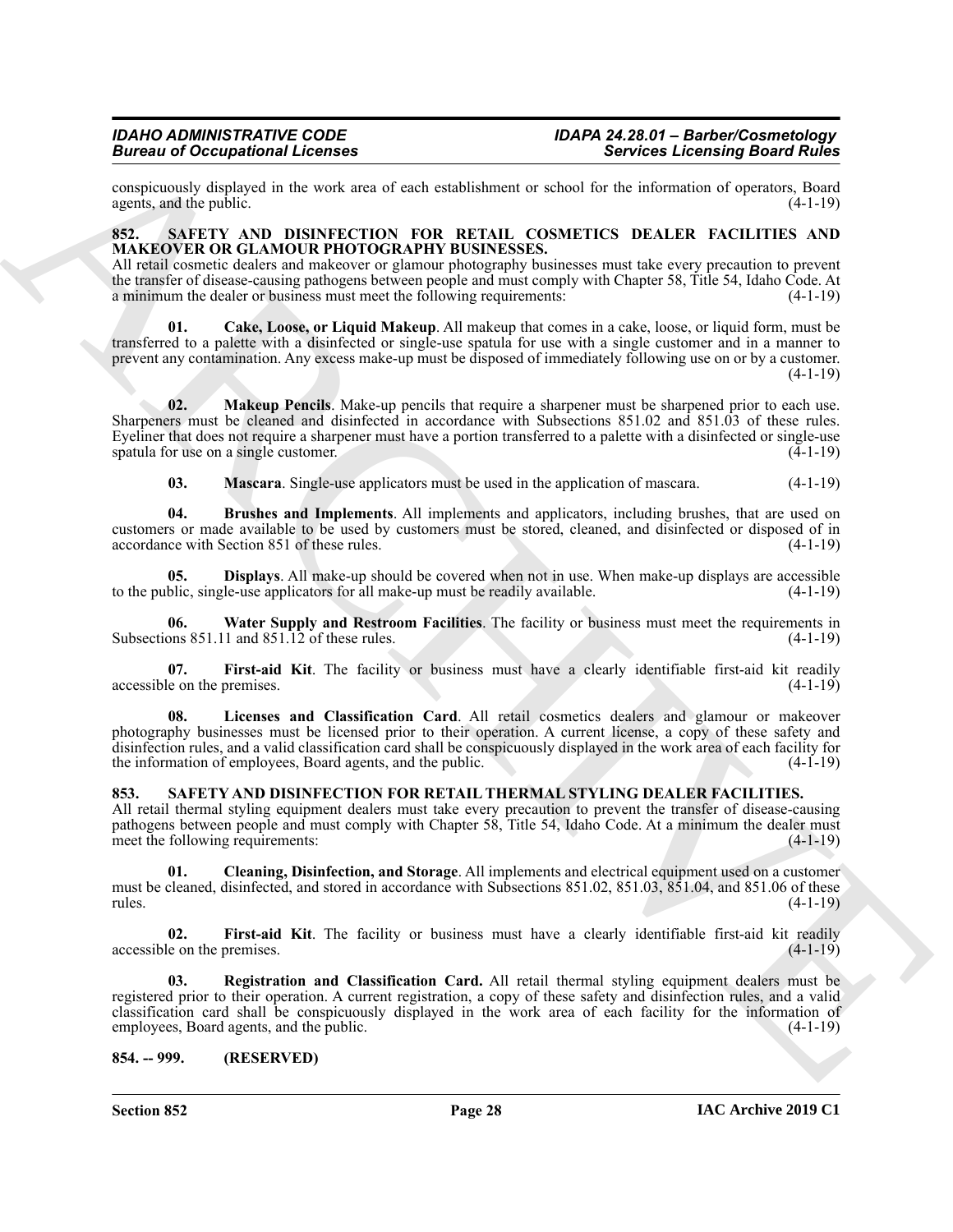# *Subject Index*

#### **A**

Administrative Appeal 3 Application 5 Application Deadline Date 5 Applications Must Be Complete 5 Filing an Application 5 Lack of Activity 5 Supporting Documents 5 Apprentice Registration & Apprenticeships 22 Application & Qualifications 23 Instruction 23 Out of State Apprenticeship 24 Recordkeeping 23 Supervision 23 Termination of Registration 24 Approved Examination 13

#### **B**

Barber & Cosmetology School Requirements 17 Cessation of School 18 Change in Ownership or Location 18 Clinical Work 18 Curriculum 18 Faculty or Instructors 17 Operations 17 Outside School Activities 18 Premises 17 Student Records To be Maintained by the School 18

#### **D**

Definitions 3 Board 3 Bureau 3 Clean 4 Clinical Services or Clinical Work 4 Disinfect 4 Disinfectant 4 Establishment 4 Facility 4 First-Aid Kit 4 Makeup 4 Patron 4 Record of Instruction 4 Single-Use 4 Sterilant 4 Sterilize 4

#### **E**

Educational Program Standards For Courses Of Instruction 19 Barber 20 Barber-Stylist 20

Cosmetology 20 Electrology<sup>2</sup>22 Esthetics 21 Haircutter 22 Instructor 22 Nail Technology 21 Establishment Changes In Ownership or Location 15 Addition of an Owner 15 Board Must Be Informed of All Changes 15 Deletion of an Owner 15 License Status 16 Out of Business 15 Transfer of Ownership 15

#### **F**

Fees 5 Duplicate License Fee 6 Examination Fee 6 License by Endorsement Fee 6 Refund of Fees 6 Reinstatement Fee 6

#### **I**

Incorporation By Reference 3 Inspection Of Establishments, Schools & Facilities 25 Classification Card 26 Form 26 Reinspection 26

#### **L**

Legal Authority 3 Licensure & Operation Of Primary & Contiguous Establishments 14 Businesses Other Than Cosmetological Establishments or Barber Shops 15 Conditions for Issuance 15 Contiguous Establishment License 15 Primary Establishment License 14

#### **O**

Office – Office Hours – Mailing Address & Street Address Open Meetings 3 Organization & Operations Of The Board 5 Meetings 5 Organization 5

#### **P**

Practice Outside Of A Licensed Establishment 24 Cleansing 25 Coloring 24

Extensions 24 Hair Styling 24 Makeup Application 25 Nail Services 25 Safety & Disinfection 25 Temporary Hair Removal 24 Public Records Act Compliance 3

#### **Q**

[A](#page-4-8)[R](#page-21-2)[C](#page-24-4)[HI](#page-14-7)[V](#page-7-7)[E](#page-11-5) Qualifications For All Licenses Or Certificates For Individuals 6 Age 6 Education 7 Good Moral Character 7 Qualifications For Makeup Artist Certificate 10 Additional Education/ Training 11 Documentation of Education/ Training 11 Education/Training 11 General 11 Qualifications For Original Barber License 7 Education 7 Examination 8 General 7 Qualifications For Original Barber Or Barber-stylist Instructor License 11 Education and Experience 12 Examination 12 Licensure 12 Single License Required to Practice & Instruct 12 Qualifications For Original Barber-Stylist License 8 Education 8 Examination 8 General 8 Qualifications For Original Cosmetologist License 8 Education 8 Examination 9 General 8 Qualifications For Original Cosmetology Instructor License 12 Education or Equivalent 12 Experience 12 General 12 Licensure 12 Single License Required to Practice & Instruct 13 Qualifications For Original Electrologist License 9 Education 9 Examination 9 General 9